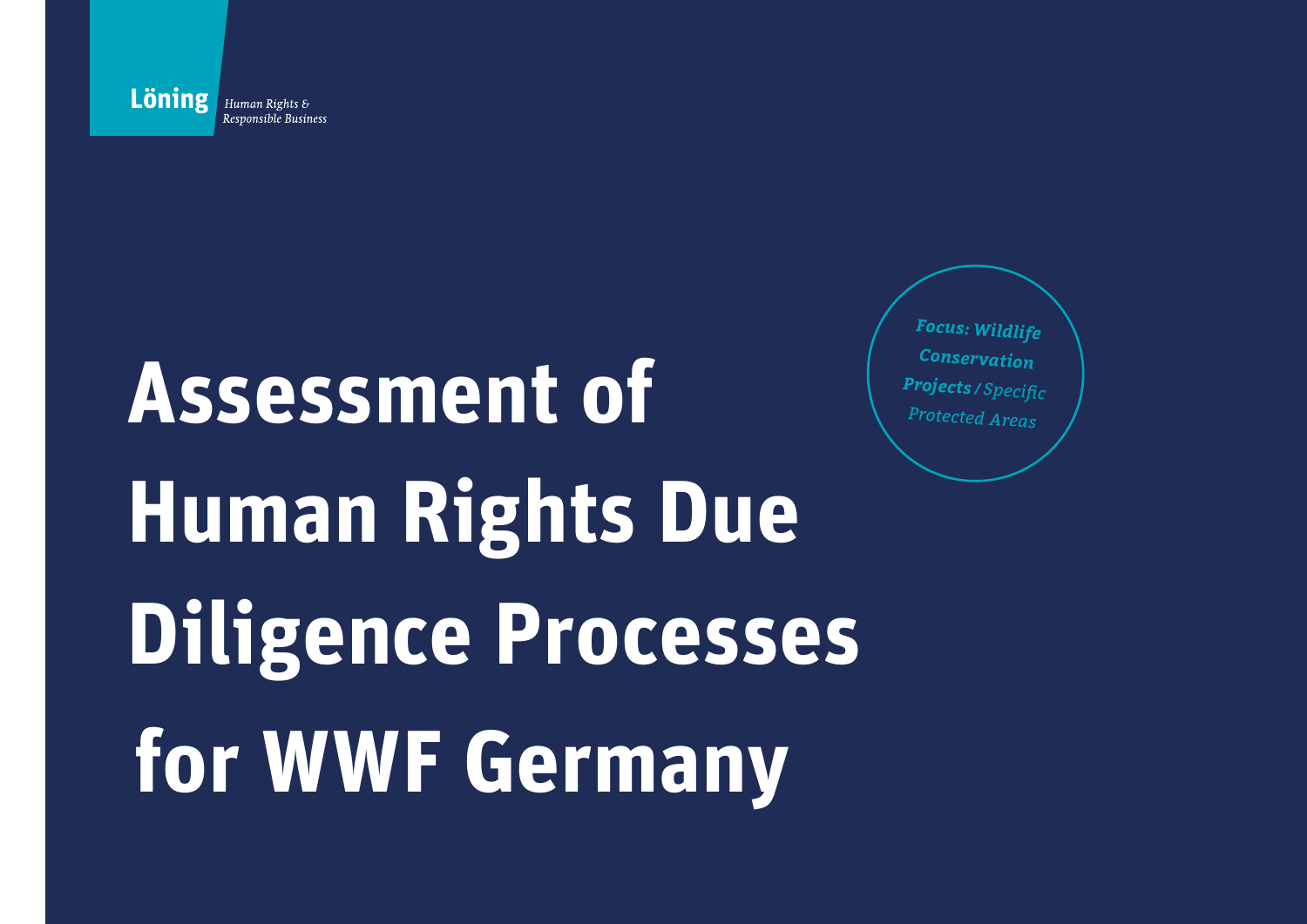## **Table of content**

| <b>Introduction</b>                   | 04 |
|---------------------------------------|----|
| <b>Methodology</b>                    | 06 |
| Key guiding principles                | 06 |
| Overview: project phases & main tasks | 07 |

### *Findings*

| I. WWF Germany: its position within the WWF global organisation                                                        | 10             |
|------------------------------------------------------------------------------------------------------------------------|----------------|
| <b>II. Context analysis</b><br>Challenges in the context of conservation projects<br>Summary of allegations            | 13<br>13<br>16 |
| III. Assessment of WWF Germany's human rights due diligence (HRDD) in the context of<br>wildlife conservation projects | 17             |
| 1. Human rights policy commitment                                                                                      | 18             |
| 2. Procedures for the identification of actual and potential adverse<br>impacts on human rights                        | 21             |
| 3. Measures to address (potentially) adverse human rights impacts                                                      | 26             |
| Security management                                                                                                    | 27             |
| Local communities                                                                                                      | 29             |
| Government relations                                                                                                   | 30             |
| Information sources - Use of informants                                                                                | 31             |
| 4. Reporting                                                                                                           | 33             |
| 5. Grievance mechanisms                                                                                                | 35             |

| <b>Recommendations</b> | 38 |
|------------------------|----|
| <b>Conclusion</b>      | 44 |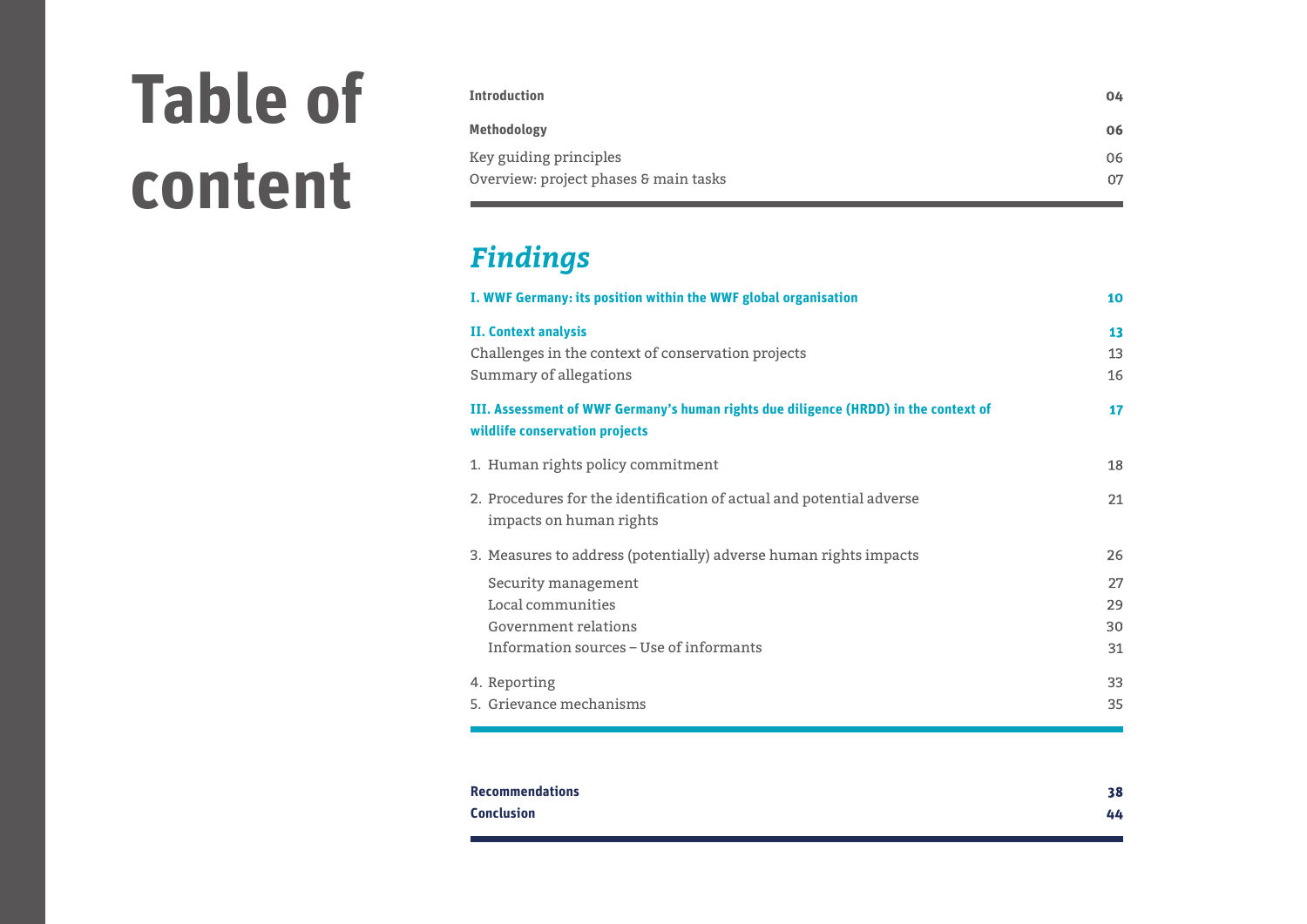## **About Löning – Human Rights & Responsible Business**

Founded in 2014, Löning – Human Rights & Responsible Business is a Berlin-based human rights consultancy and think tank. With our diverse team, we support global companies and organisations step-by-step as they integrate respect for human rights into their strategies and daily operations. By providing a structure for the process of human rights due diligence, we help organizations navigate through the process and ensure it is compatible with international standards. We look at facts impartially and comprehensively, tackling difficult issues and providing practical tailored recommendations for action.

**This report was commissioned by World Wide Fund For Nature (WWF) Deutschland.**

#### **Core project team**



**Lisa Szeponik, Project Lead**



**Cecilia Barral Diego, Lead Analyst**



**Theresa Quiachon, Lead Researcher**



**Raquel Althoff, Associated Researcher**



**Claire Treinen, Associated Researcher**



**Markus Löning, Project Director**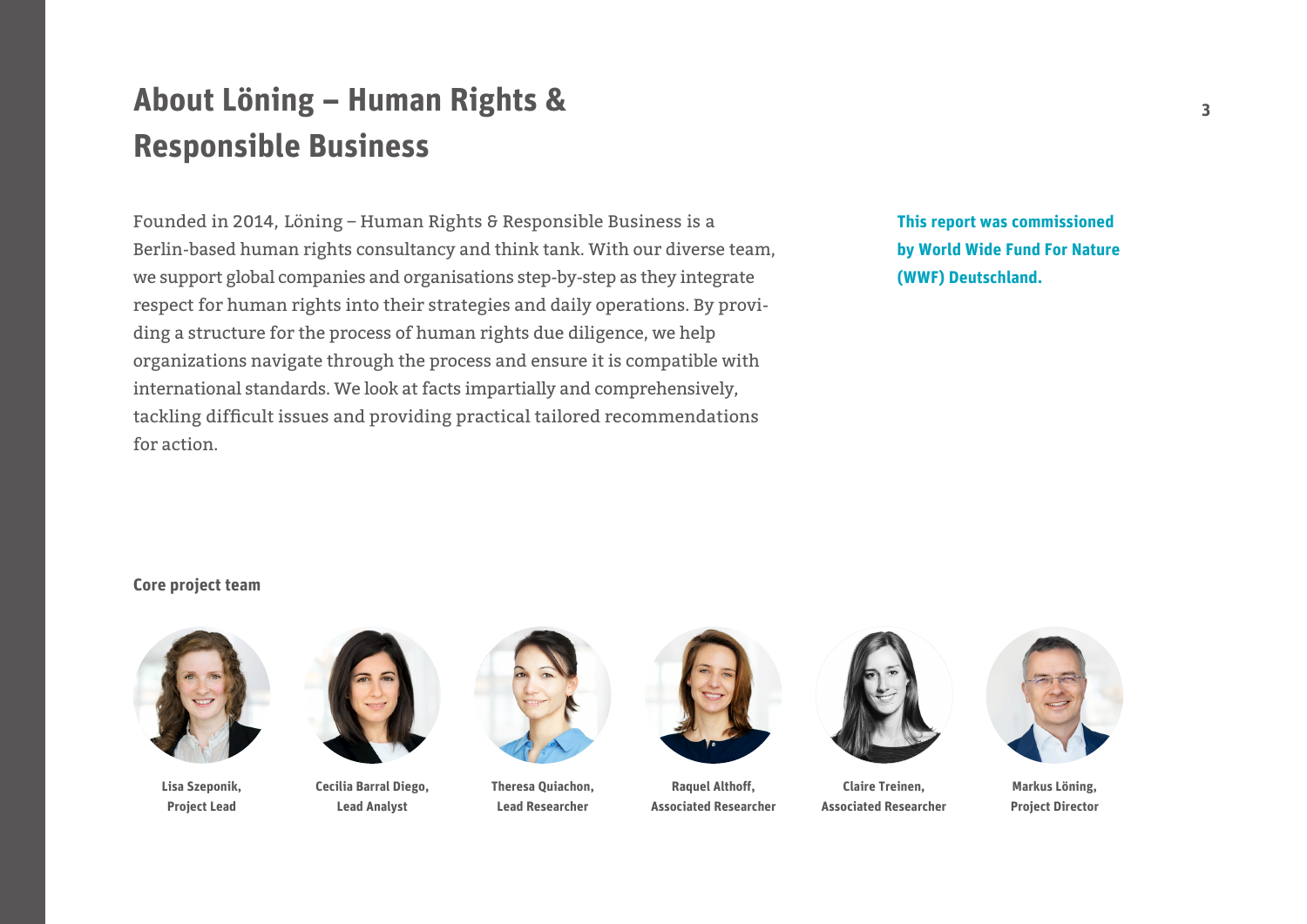## <span id="page-3-0"></span>**Introduction**

With an active network in more than 100 countries, WWF is one of the world's largest conservation organisations. Its mission is "to stop the degradation of the planet's natural environment and to build a future in which humans live in harmony with nature".**1**

On March 4th, 2019 BuzzFeed News raised serious allegations on human rights abuses in the context of WWF's conservation work. On March 6th, 2019 we received the mandate from WWF Germany to assess WWF Germany's current human rights due diligence processes particularly with regard to wildlife conservation projects in protected areas. The focus for this mandate lies on three existing protected areas and a potential new one in Africa that were named by BuzzFeed News and which are supported by WWF Germany's work: Lobéké National Park in Cameroon, Salonga National Park in the Democratic Republic of Congo (DRC), Dzangha-Sangha Protected Areas in Central African Republic (CAR) and the proposed Messok Dja Protected Area in the Republic of Congo (RoC).

According to the United Nations Guiding Principles on Business and Human Rights (UNGPs), a human rights due

diligence can be described as the process to identify, prevent, mitigate and account for how an enterprise addresses its adverse human rights impacts across its value chain, which includes e.g. project partners, donors and suppliers.

Although the primary duty to protect human rights lies on the States, this authoritative set of principles, adopted unanimously by the UN Human Rights Council in 2011, defines clearly that transnational corporations and other business enterprises, including international organisations, have the responsibility to respect human rights, as their activities can have a direct impact on them. The endorsement of the UNGPs marked a milestone in the long-lasting debate about business and the respect of human rights – and with that, the public regulatory and political pressure for enterprises to act in line with human rights have rapidly increased. According to Principle 13 of the UNGPs, the responsibility to respect human rights requires enterprises to "(a) avoid causing or contributing to adverse human rights impacts through their own activities, and address such impacts when they occur; [and] (b) seek to prevent or mitigate adverse human rights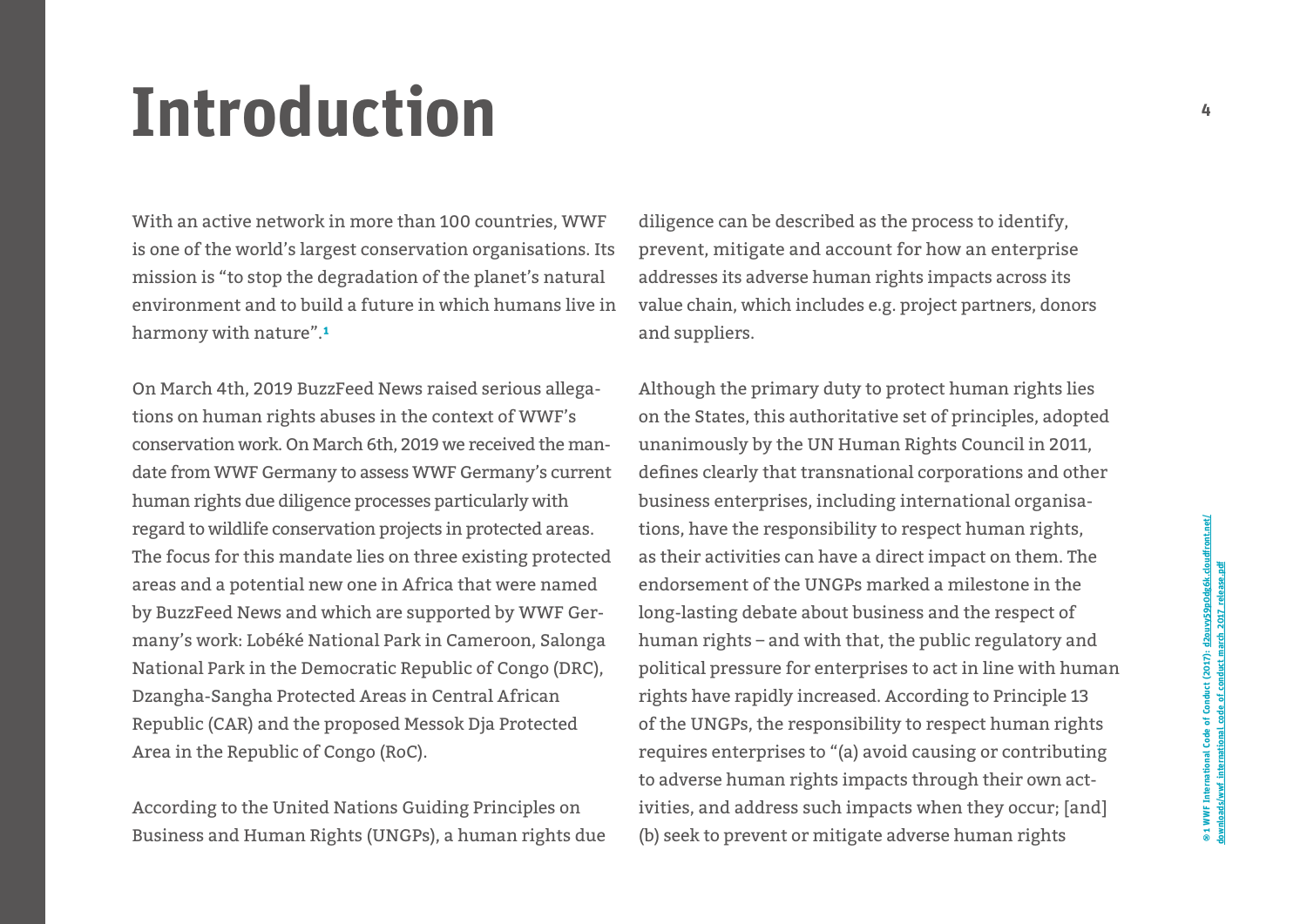impacts that are directly linked to their operations, products or services by their **5** business relationships, even if they have not contributed to those impacts."

The UNGPs should likewise be applied to WWF Germany and its conservation activities. Conservation projects have the potential to contribute positively to the realisation of many human rights, yet they also come along with adverse impacts on human rights. Conservation projects not only face security challenges with regard to organised wildlife crime, but often they are located in conflict-affected settings, where corruption is widespread and the rule of law is weak in many ways. Working in these environments includes cooperation with government agencies, such as administrations of protected areas and nature conservation authorities. The UNGPs provide a framework to tackle these challenges through a robust due diligence process.

This report gives an initial high-level overview (based on information gathered from March 6th to April 3rd, 2019) of current practices at WWF Germany in regard to wildlife conservation projects in the protected areas previously mentioned. It will identify the initial gaps in the human rights due diligence process of WWF Germany and provide actionable recommendations.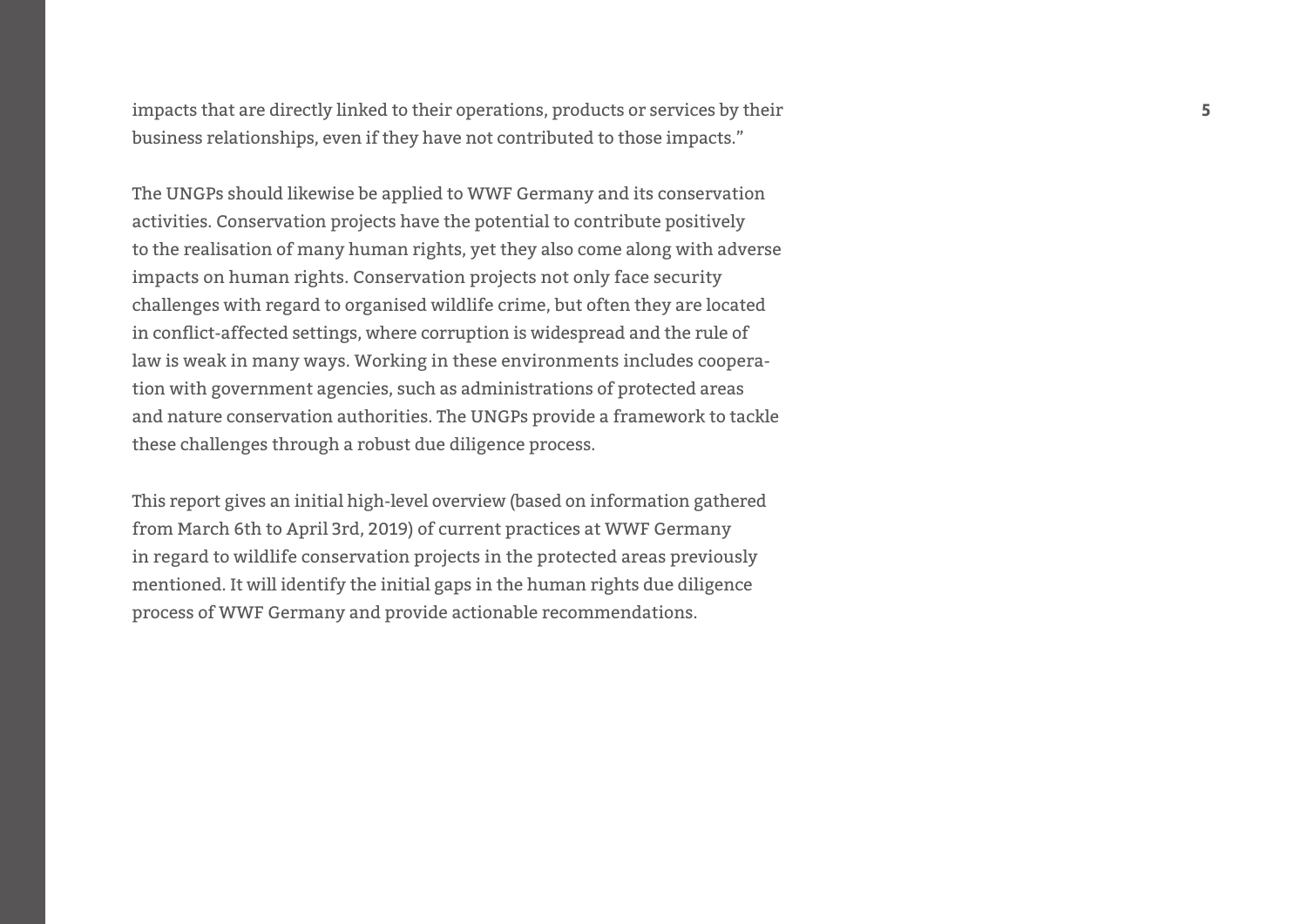## <span id="page-5-0"></span>**Methodology**

### **Key guiding principles**

#### **Based on international standards**

This assessment is based on existing methodologies and well-recognised guidance on human rights due diligence, such as the United Nations Guiding Principles on Business and Human Rights (UNGPs).**2** The well-known Human Rights Compliance Assessment Tool from the Danish Institute for Human Rights **3** were considered for the development of specific indicators. The assessment considers human rights as defined in the Universal Declaration of Human Rights **4** and core international human rights instruments **5** as well as in the labour standards set up by the International Labour Organization (ILO).**6**

#### **Understanding the country-specific human rights context**

Considerations of the human rights country-specific context is an important element. Here, we conducted background country research to acquire relevant staff members of WWF a good and overall understanding of the general political and human rights challenges occurring at the country level.

#### **Engagement with relevant stakeholders**

Another key aspect was the engagement with stakeholders (at this stage of the process internal stakeholders: Germany and WWF International) to gather necessary information and to better understand the challenges WWF Germany faces in its operations. This was critical in constructing a holistic and contextual view of the processes under study and to gain insights about current practices.

© 2 UN Guiding Principles on Business and Human Rights: [ohchr.org/Documents/Publications/GuidingPrinciplesBusinessHR\\_EN.pdf](https://www.ohchr.org/Documents/Publications/GuidingPrinciplesBusinessHR_EN.pdf) © 3 The Danish Institute for Human Rights, Human Rights Impact Assessment: Guidance and Toolbox: [humanrights.dk/sites/humanrights.dk/files/media/dokumenter/business/hria\\_toolbox/hria\\_guidance\\_and\\_toolbox\\_final\\_may22016.pdf\\_223795\\_1\\_1.pdf](https://www.humanrights.dk/sites/humanrights.dk/files/media/dokumenter/business/hria_toolbox/hria_guidance_and_toolbox_final_may22016.pdf_223795_1_1.pdf) @4 The Universal Declaration of Human rights: un.org/en/universal-declaration-hum ⊕5 United Nations Core International Human Rights Instruments: [ohchr.org/EN/ProfessionalInterest/Pages/CoreInstruments.aspx](https://www.ohchr.org/EN/ProfessionalInterest/Pages/CoreInstruments.aspx) ⊕6 ILO (Fundamental and Technical) Conventions: ilo.org/dyn/normlex/en/f?p=NORMLEXPUB:12000:0::NO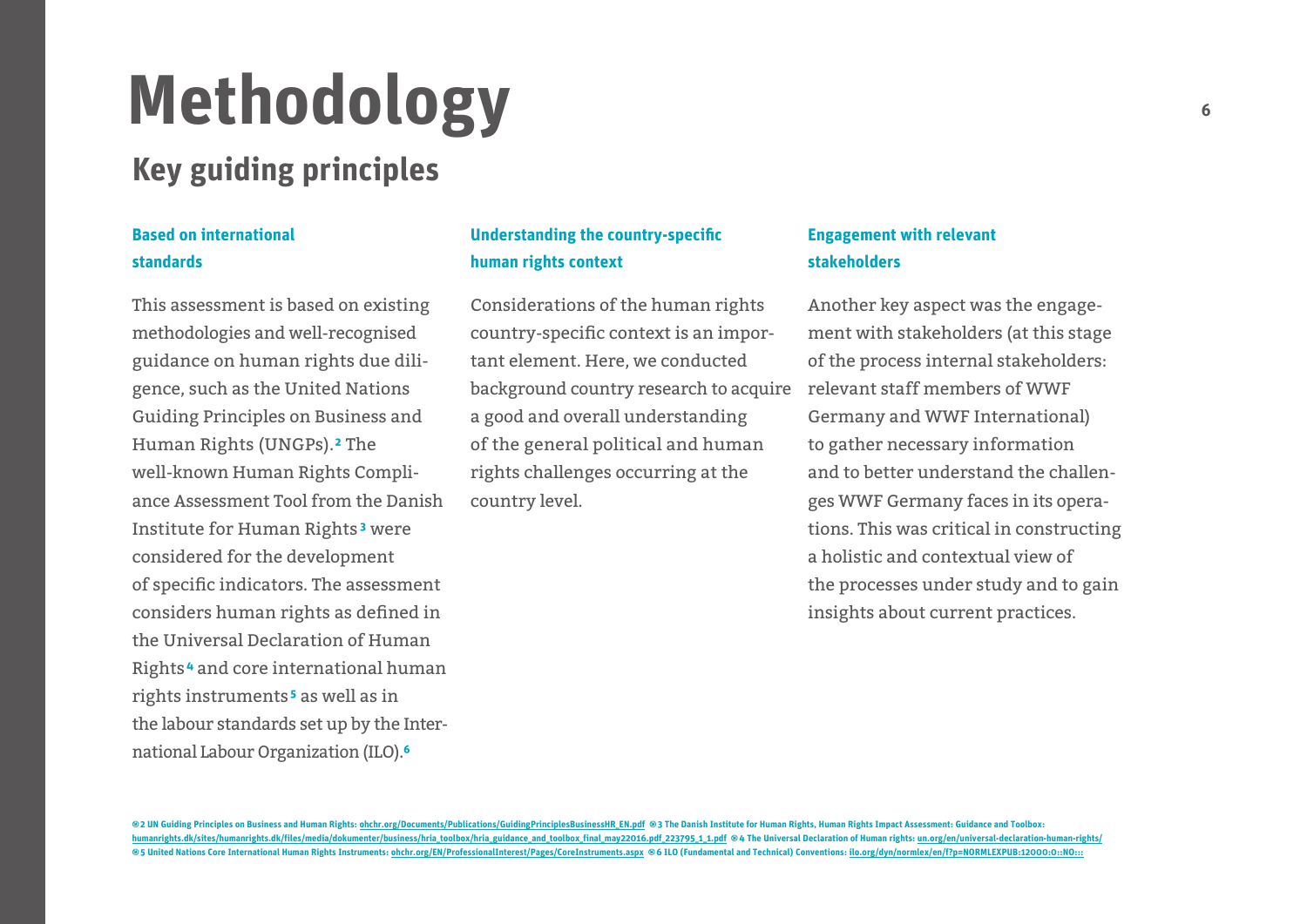## **Overview: project phases & main tasks**

<span id="page-6-0"></span>

|                                                                             | 02                                                                   | 03                                                             | 04                                                   |
|-----------------------------------------------------------------------------|----------------------------------------------------------------------|----------------------------------------------------------------|------------------------------------------------------|
| Scoping & planning -<br><b>Context analysis</b>                             | <b>Data collection &amp;</b><br>engagement                           | <b>Analysis of findings -</b><br><b>Identification of gaps</b> | <b>Developing recommen-</b><br>dations & report      |
| Summary of the allega-<br>tions - Cross-cutting topics                      | Review of provided<br>documents                                      | Analysis of<br>findings                                        | Developing recommen-<br>dations for improvement      |
| Development of WWF's<br>assessment framework                                | 10 Interviews with<br>WWF staff members of all<br>relevant functions | Identification<br>of gaps                                      | Discussion of recommen-<br>dation with key WWF staff |
| Research and analysis                                                       |                                                                      |                                                                | Communicating                                        |
| of the country-specific<br>human rights situation of<br>operating countries |                                                                      |                                                                | results: report                                      |
| Stakeholder analysis and<br>engagement plan                                 |                                                                      |                                                                |                                                      |
| Kick-off meeting                                                            |                                                                      |                                                                |                                                      |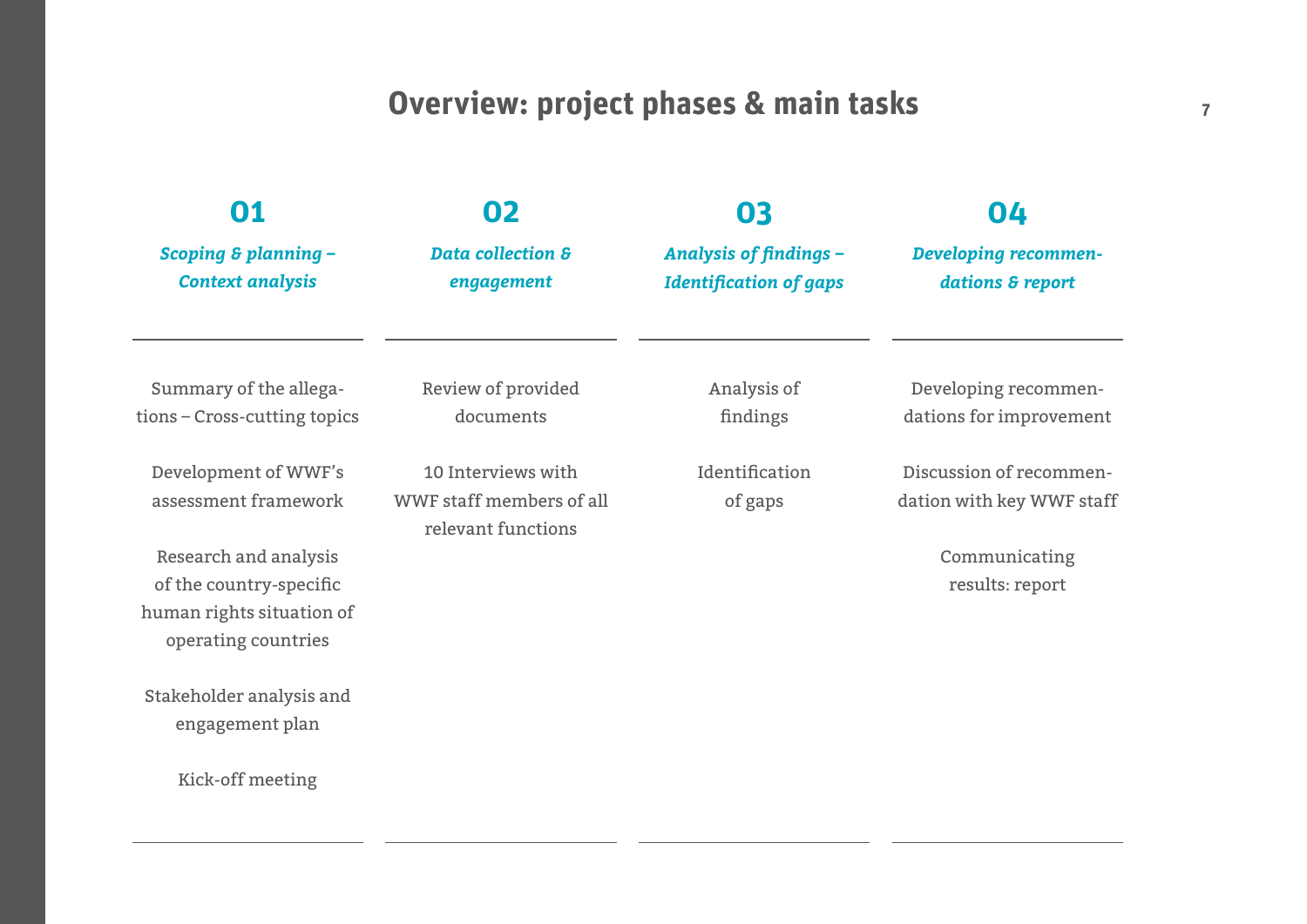**IN PHASE 01** *(scoping and planning),* a context analysis **8** conservation projects (specific protected areas), **an assess**was conducted. Here, we conducted a review and a **summary of the allegations** drawn upon the allegations from BuzzFeed News published in March 2019 in the context of WWF's projects in and around protected areas with a focus on Democratic Republic of Congo (DRC), Republic of Congo (RoC), Central Africa Republic (CAR) and Cameroon. The analysis focuses on these African countries as WWF Germany is involved in extensive projects in this region. We applied qualitative evaluation methods to identify **cross-cutting topics** arising from BuzzFeed's allegations that would reflect potential main human rights risk areas to be addressed by WWF Germany at the organisational level. For this we developed a coding system, which was applied on BuzzFeed's press request and articles related to the allegations. This so-called axial coding allows for the discovery of common patterns and relations between the allegations in the different existing or planned protected areas. Additionally, **background research** was conducted. The desktop research took into consideration the country specific political situations and challenges from a human rights perspective, as well as related aspects such as law enforcement activities, including anti-poaching and good practice examples in this area.

To structure the assessment of WWF Germany's human rights due diligence process in the context of wild life

**ment framework** was developed. The assessment framework identified the five core elements of a human rights due diligence in accordance with the UNGPs. For each of the five elements, indicators were developed that guided our assessment through the data collection and engagement in phase 2. We developed further indicators for the identified main human rights risk areas from the summary of allegations in phase 1.

Finally, we had a **kick-off meeting** with staff members from WWF Germany in which we explained our approach, agreed on timeline and milestones and conducted a stakeholder mapping exercise.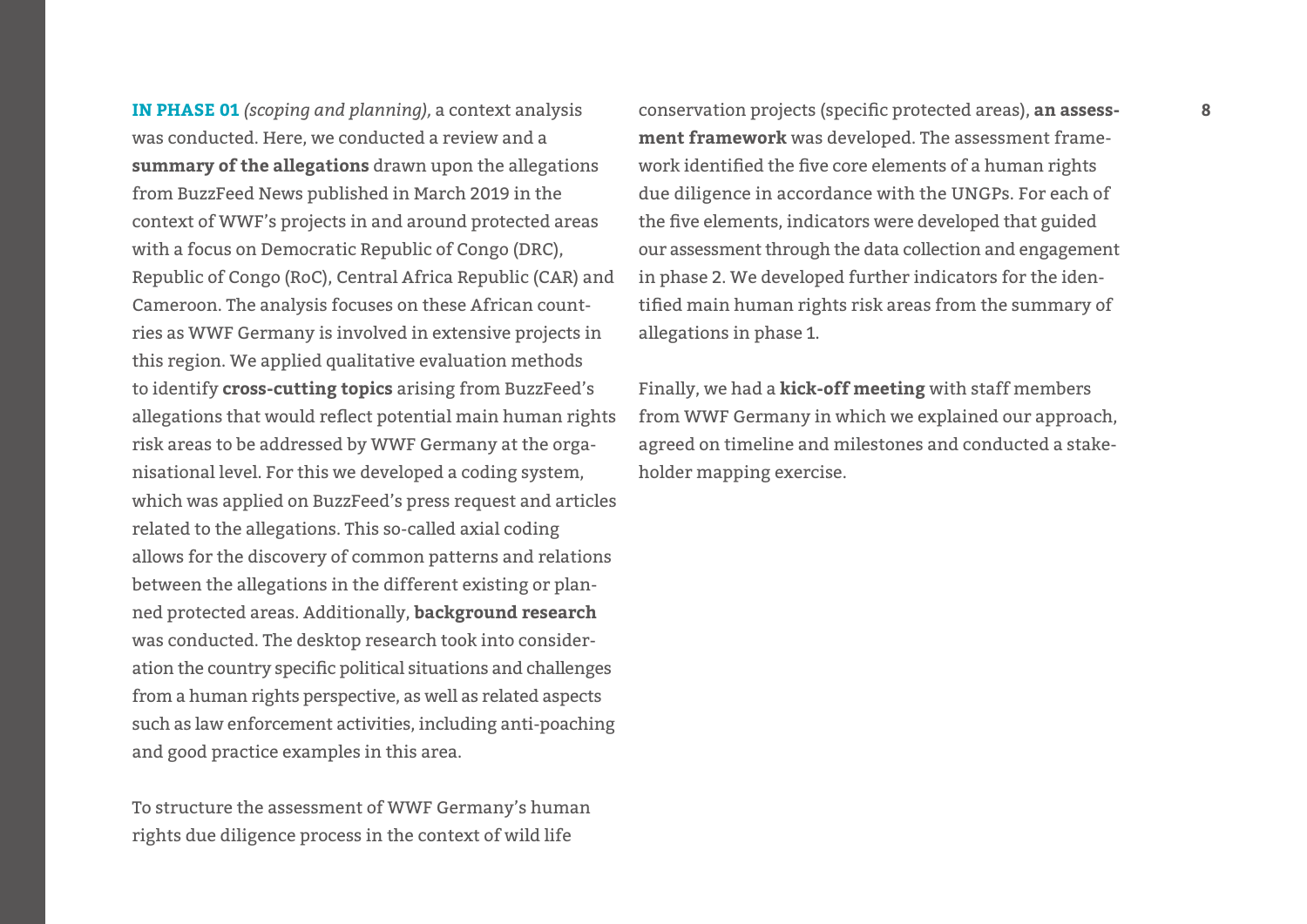**PHASE 2** *(data collection and engagement)* entailed **9** In **PHASE 4** *(recommendations and report),* the findings the review and analysis of current policies and procedures (most of them provided by WWF Germany, others publicly available) with regard to the indicators of the five core elements of a human rights due diligence:

- 1. Human rights policy commitment
- 2. Procedure for the identification of actual and potential adverse impacts on human rights
- 3. Measures to address (potentially) adverse human rights impacts
- 4. Reporting
- 5. Grievance mechanisms

Additionally, for further triangulation of findings we conducted a total of 10 semi-structured interviews with relevant WWF staff from Germany as well as WWF International from different departments and functions. Here, the stakeholder mapping from the kick-off meeting in phase 1 served as the basis for the sample of interview partners. In **PHASE 3** *(analysis of the findings and identification of gaps)* the information and data we gathered was analysed using the assessment framework and its indicators to identify gaps.

from phase 1-3 were used to develop actionable recommendations for WWF Germany to improve current practices on human rights within its due diligence process. Therefore, the identified gaps are described and a roadmap for recommended next steps is given in this report.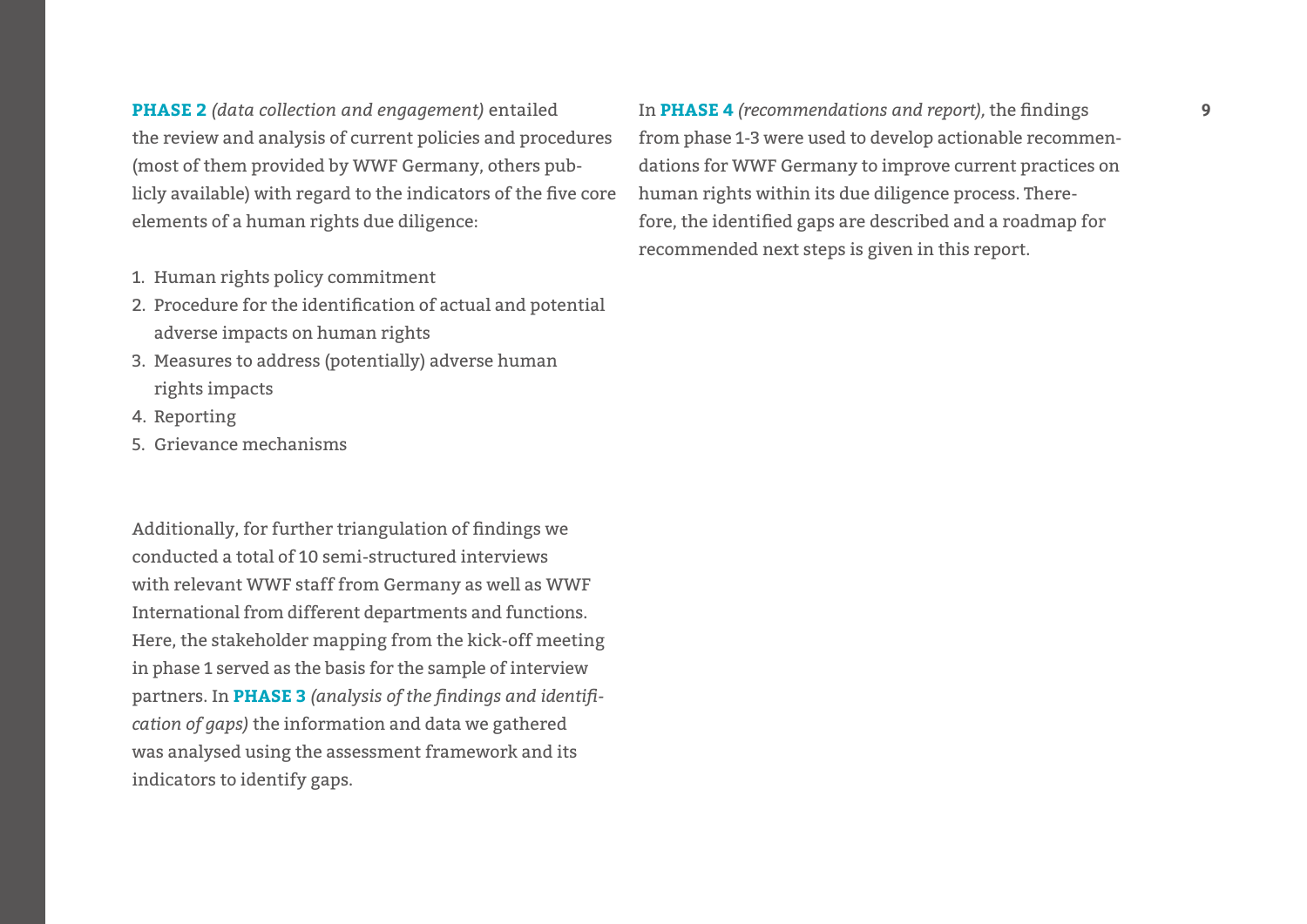## <span id="page-9-0"></span>**<sup>10</sup>** *Findings*

The following findings are drawn from the documents received, the interviews conducted with WWF Germany and WWF International staff members and information publicly available gathered from March 6th to April 3rd, 2019.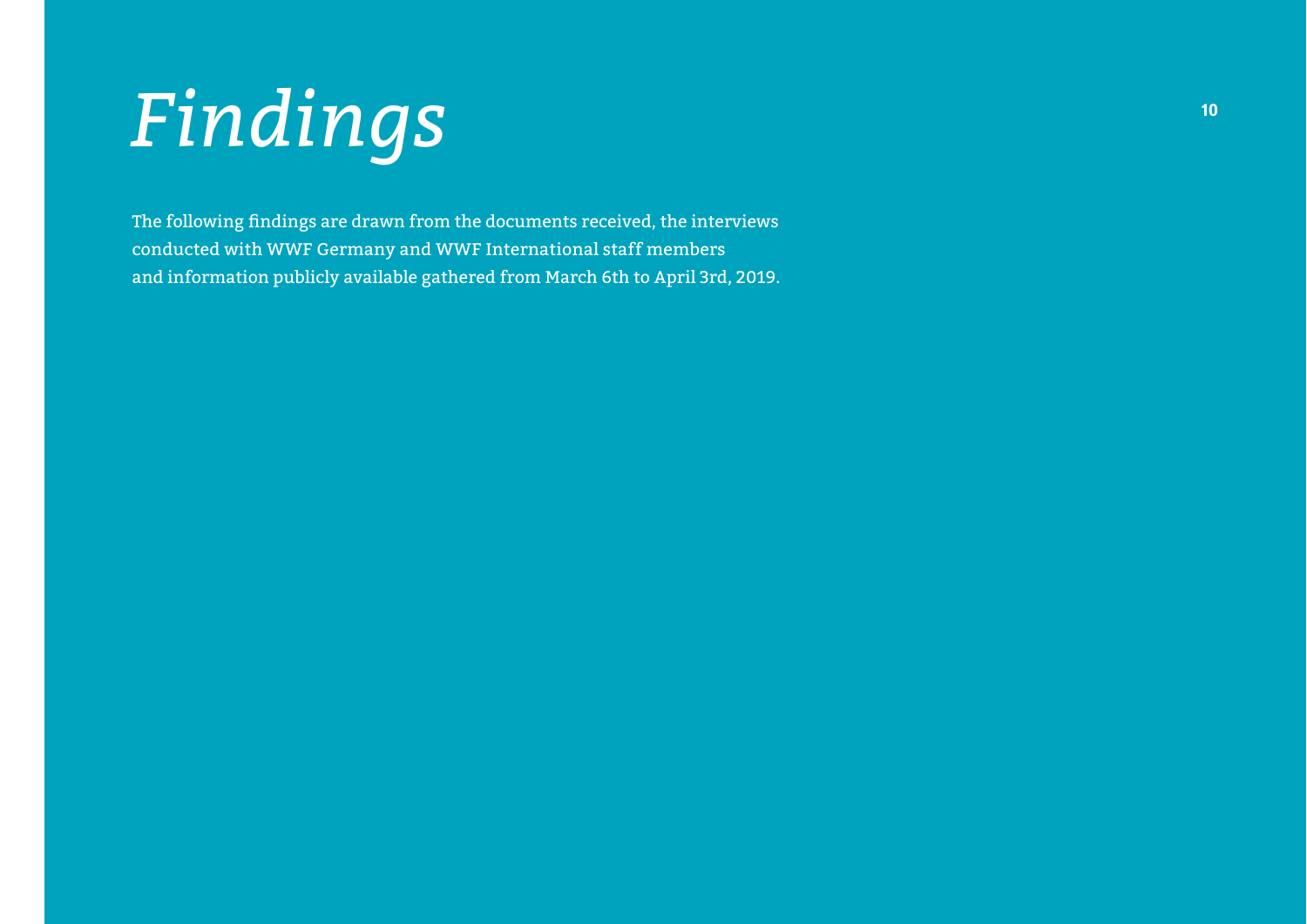## **I. WWF Germany: its position within the WWF global organisation**

In the context of WWF global organisation, WWF Germany is categorised as a national office, i.e. it raises funds and carries out its work autonomously. WWF Germany operates independently from WWF International, which is the Secretariat for WWF's global network with the primary function of coordinating its work. Social policies & guidelines are developed at WWF International and cascade down along the global organisation. WWF Germany is legally and financially independent and it is not legally bound to follow any instructions (in the context of social policies and safeguards) from the Secretariat. There is however, a commitment to follow WWF International's standards due to trademark license and complementary annual agreements.

WWF country offices and regional offices are legally and financially dependent on WWF International.

WWF Germany develops international projects with the respective WWF country offices. The scope of the assessment focuses on wildlife conservation projects (including habitat, forest, community strengthening, buffer zone management) in protected areas in Cameroon, Democratic Republic of Congo (DRC), Republic of Congo (RoC), Central African Republic (CAR). From an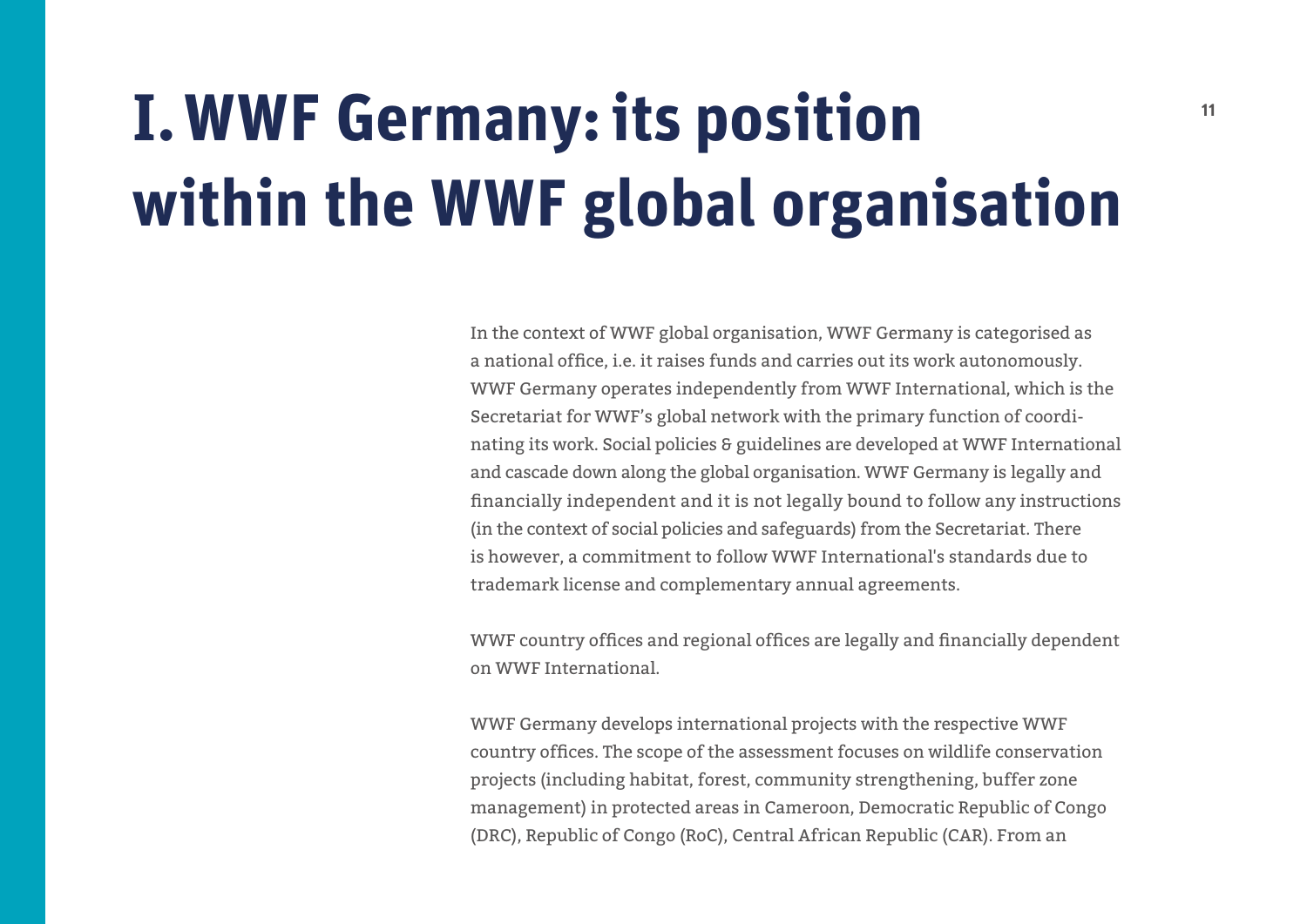organisational structure perspective, WWF Germany has a direct line of commu- **12** nication with the offices based in the respective countries (WWF Country Office in Cameroon; WWF Country Office in DRC; WWF Country Office in CAR; WWF presence in RoC), as WWF Germany oversees the management and the progress of the projects in which it is involved. This does not include staff or office management oversight. The level of supervision may vary according to the projects (e.g. donor requirements) and countries. WWF Germany's oversight function is also intertwined with WWF International through WWF Regional Office for Africa (ROA), which has the role of supervising country offices in the region and is represented by the two hubs in Nairobi, Kenya and Yaoundé, Cameroon. WWF DRC co-manages Salonga national park together with the Congolese park authority ICCN (Institut Congolais pour la Conservation de la Nature). In CAR, WWF CAR works alongside with the government and supports the management of the Dzanga-Sangha Protected Area (DSPA), which includes the Dzanga-Ndoki National Park and Dzanga-Sangha Dense Forest Special Reserve. In Cameroon, WWF Cameroon has a partnership with the Ministry of Fauna and Forest (MINFOF). In RoC, WWF has no office but staff working there are managed by WWF Gabon. In all these cases, WWF Germany holds the donor contract.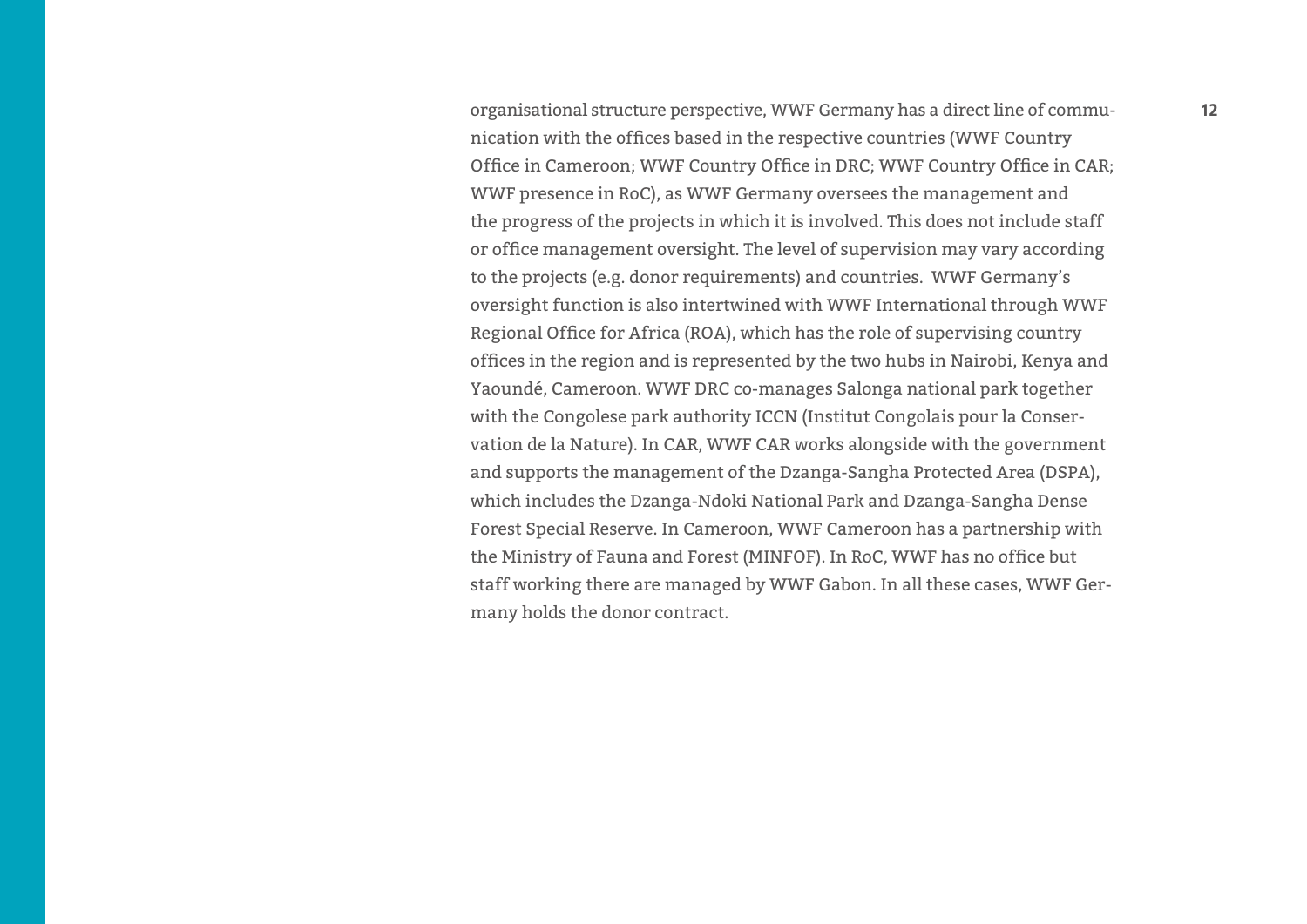## <span id="page-12-0"></span>**II. Context analysis**

As one of the largest conservation organisations in Germany, WWF Germany contributes significantly to biodiversity conservation in selected key ecological regions, both nationally and internationally. This does not go without its chal lenges and dilemmas. As any other conservation organisation, WWF Germany faces serious challenges in complex environments while designing, planning and implementing its projects in protected areas. In the following, general key challenges in the context of conservation projects will be outlined.

#### **Challenges in the context of conservation projects**

**Working in unstable settings –** Many international projects such as the support and/or management of protected areas are implemented in countries with weak law enforcement structures. The Congo Basin, for example, is the second largest rainforest in the world with high biodiversity making it one of WWF's key working areas and it spreads across the assessed countries Cameroon, Democratic Republic of Congo (DRC), Republic of Congo (RoC), Central African Republic (CAR). These countries can be referred to as conflict-affected settings. Civil war situations are very present, are unstable, and rule of law is weak in many ways. The likelihood and severity of human rights violations is consider ably higher than in other settings, the most vulnerable members of society are likely to disproportionately experience more negative impacts, and the operating context is highly complex with many actors involved. This also entails a challenge for WWF Germany: protected areas usually belong to national authorities. Therefore, the WWF depends on government collaboration and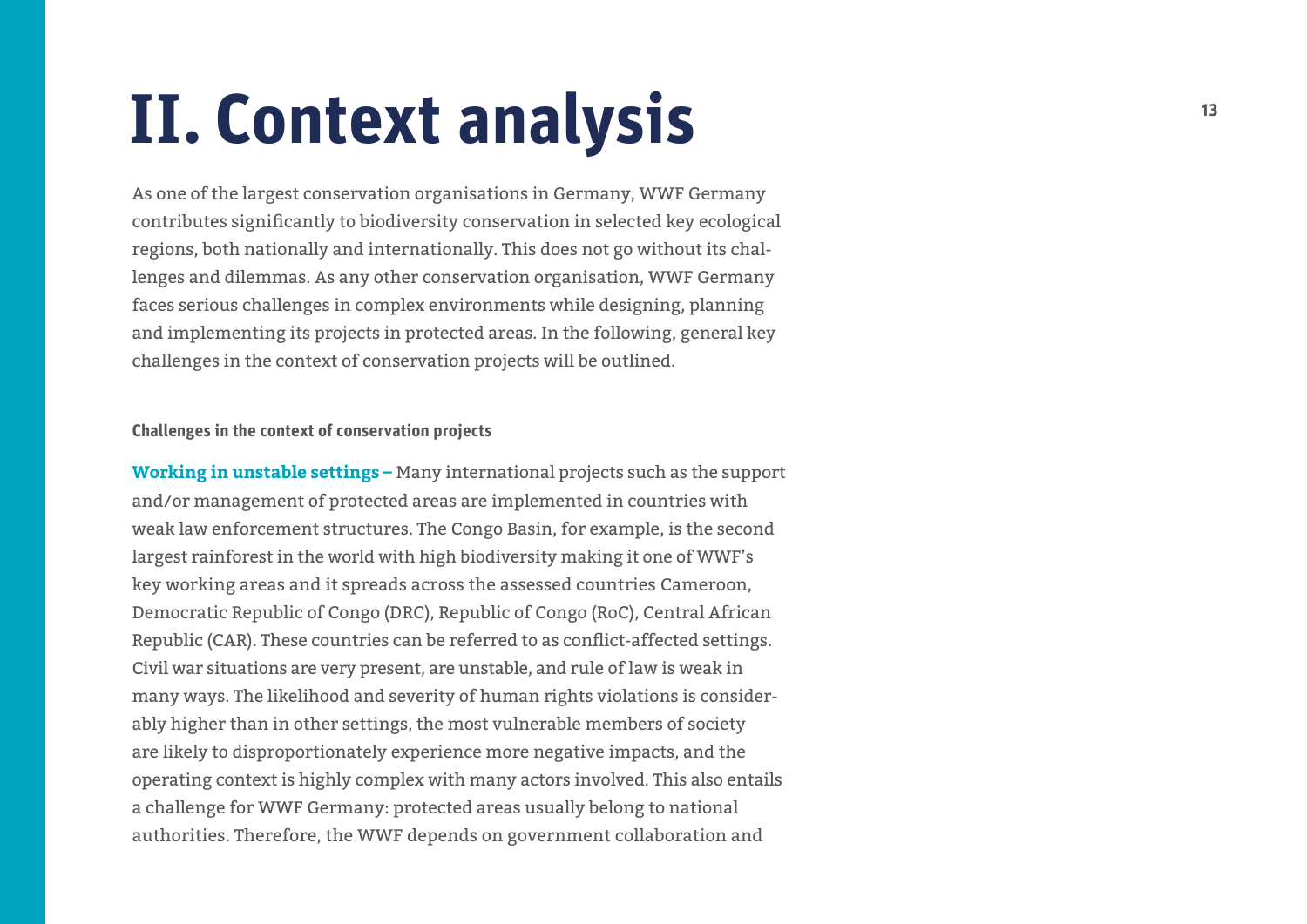**<sup>14</sup>** national institutions whose practices might not be in line with international human rights standards. Setting up structures in conservation projects in line with international standards requires time, resources and a long-term commitment.

**The social and economic dimension of conservation –** Another challenge results from the tension between conservation and development. Global population is constantly growing and the untouched spaces for wildlife are shrinking alongside the decline of sustainable natural resource usage. In many protected areas, access is only allowed to selected areas and the overall idea is to leave large parts of the areas free from human influence by supporting the communities around the protected areas. Yet, local people are making use of the ecosystem, e.g. by farming and hunting. Conservation activities, particularly in the case of conflict affected settings, need to consider how staff in protected areas (in particular rangers**7**) and communities in and around protected areas experience each other's presence and activities in general. Indigenous peoples inhabit over 85 percent of the world's protected areas, which is why 'new proposed protected areas almost invariably include areas claimed as indigenous territories'**8** as outlined in a WWF publication on a series of case studies about collaborative experiences with indigenous peoples. Conservation projects might involve a resettlement or relocation of local communities or affect their common way of using their land. Free, prior and informed consent (FPIC) approach has arisen as the necessary preliminary step before any conservation, research and development interventions. Even though the international principles for FPIC are clearly outlined, practical methods are still evolving and are highly dependent on the local context. Controversies exist worldwide as to whether FPICs have been conducted in a proper way in various protected areas.

**↘7 Following the definition in the WWF Publication "Rangers Perceptions – Africa" the word "ranger" or "rangers" is used throughout this report "as a general term to collectively refer to all frontline staff. It is inclusive of wildlife wardens, forest guards, foresters, rangers, scouts, watchers and other frontline field staff."**

**↘8 WWF (2000) Indigenous Peoples and Conservation Organizations: Experiences in Collaboration: [c402277.ssl.cf1.rackcdn.com/publications/](https://c402277.ssl.cf1.rackcdn.com/publications/372/files/original/Indigenous_Peoples_and_Conservation_Organizations_Experiences_in_Collaboration.pdf?1345) [372/files/original/Indigenous\\_Peoples\\_and\\_Conservation\\_Organizations\\_](https://c402277.ssl.cf1.rackcdn.com/publications/372/files/original/Indigenous_Peoples_and_Conservation_Organizations_Experiences_in_Collaboration.pdf?1345) [Experiences\\_in\\_Collaboration.pdf?1345](https://c402277.ssl.cf1.rackcdn.com/publications/372/files/original/Indigenous_Peoples_and_Conservation_Organizations_Experiences_in_Collaboration.pdf?1345)**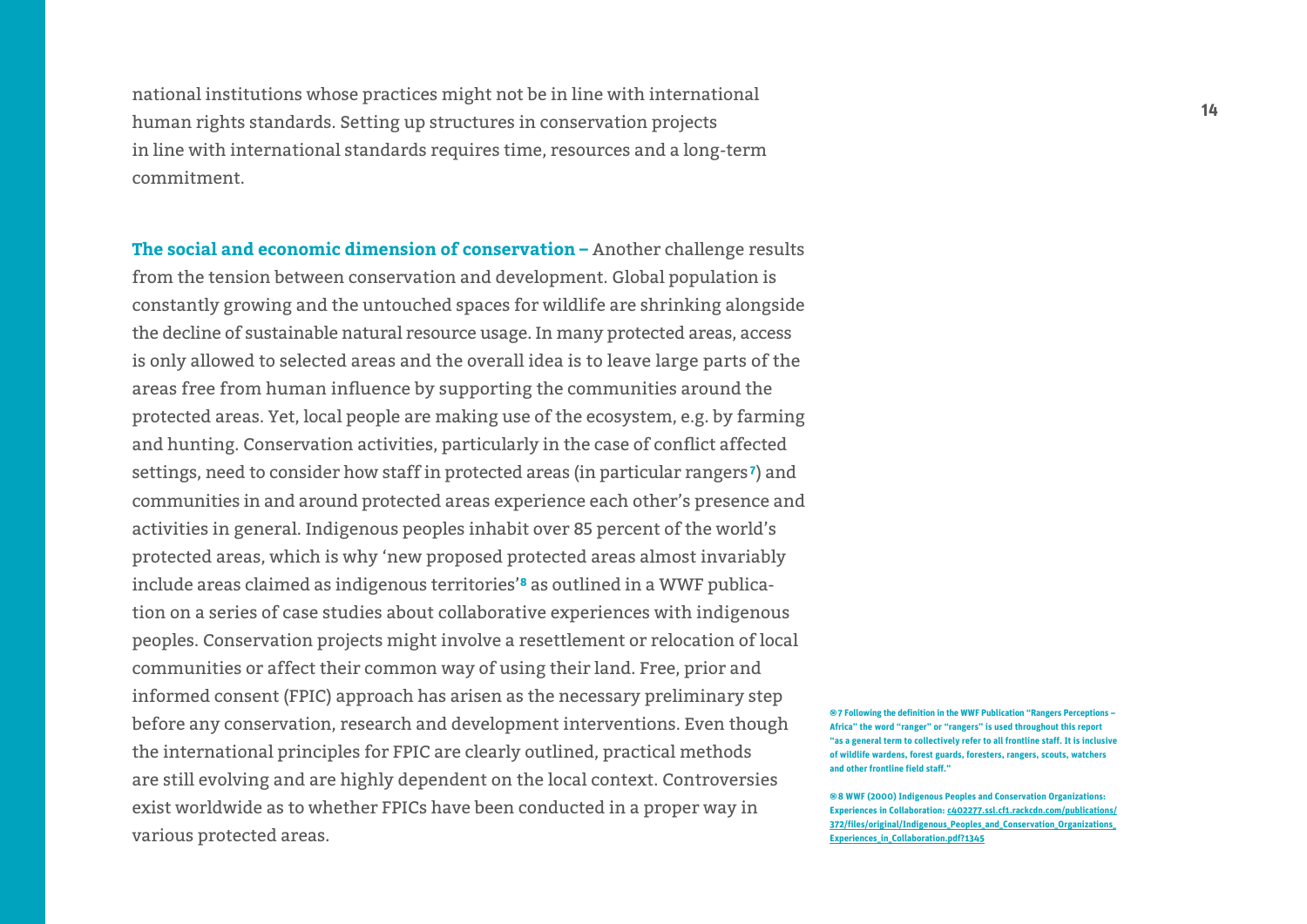**The "militarisation" of conservation efforts –** The third big challenge WWF Germany is facing in conservation projects is the increase of illegal wildlife trade when it comes to certain species such as rhinos or elephants.**9** According to the United Nations, the trafficking of wildlife is increasingly recognised as both a specialised area of organised crime and a significant threat to many plant and animal species. Rangers in protected areas are confronted with heavily armed and highly professionalised illegal poachers. The development and application of "militarised" approaches to conservation appear to be expanding. This includes measures such as counterinsurgency-like strategies and the use of technologies originally developed by the military. These type of strategies are becoming institutionalised in a growing number of regions involving states, conservation organisations and donors.**10** This comes along with a shift in the way rangers are trained, moving away from holistic management of protected areas towards a focus on anti-poaching activities.**11** Rangers therefore face difficult settings – they can be victims,**12** but at the same time they can be involved in human rights violations.**13** WWF Germany thus faces the dilemma that such approaches might differ from their initial mission to build a future in which humans live in harmony with nature. Working in "militarised" settings can lead to becoming more deeply embedded in the very conflict afflicted dynamics that undermine conservation efforts. For instance, anti-poaching trainings and equipment of rangers can be turned against actual wildlife and local communities.**14** These approaches can therefore contribute to a more negative view of the work of park rangers,**15** sparking tensions between them and the local communities. The necessity to sometimes collaborate with different partners (which can include cooperation with the judiciary, the police and depending on the setting even the army) that might have a record of human right abuses can lead to significant loss of public trust, thereby undermining international support for conservation. Additionally, while attention to bring

#### **↘9 World Wildlife Crime Report: Trafficking in protected species (2016): [unodc.org/documents/data-and-analysis/wildlife/World\\_Wildlife\\_Crime\\_](https://www.unodc.org/documents/data-and-analysis/wildlife/World_Wildlife_Crime_Report_2016_final.pdf) [Report\\_2016\\_final.pdf](https://www.unodc.org/documents/data-and-analysis/wildlife/World_Wildlife_Crime_Report_2016_final.pdf)**

**↘10 See e.g.: Duffy, R., 2016. War by conservation. Geoforum 69, 238– 248.; Büscher, B., Fletcher, R., 2018. Under pressure: conceptualising political ecologies of green wars. Conserv. Soc. 16 (2), 105–113.; Massé, F. (2019). Anti-poaching's politics of (in) visibility: Representing nature and conservation amidst a poaching crisis. Geoforum, 98, 1-14.**

**↘11 Lunstrum, E., 2014. Green militarization: anti-poaching efforts and the spatial contours of Kruger National Park. Ann. Assoc. Am. Geogr. 104 (4), 816–832.**

**↘12 Life on the Frontline 2018. A global survey of the working conditions of rangers: [wwf.de/fileadmin/fm-wwf/Publikationen-PDF/WWF-Rangers\\_](https://www.wwf.de/fileadmin/fm-wwf/Publikationen-PDF/WWF-Rangers_Survey_Report-181005.pdf) [Survey\\_Report-181005.pdf](https://www.wwf.de/fileadmin/fm-wwf/Publikationen-PDF/WWF-Rangers_Survey_Report-181005.pdf)**

**↘13 A research in north CAR showed that providing militarized trainings and equipment to rangers can be a risk for conservation organizations, because there are instances where the new skills and weaponry are turned back on wildlife and local communities. See: Lombard, L., 2016. Threat economies and armed conservation in Northeastern Central African Republic. Geoforum 69, 218–226.**

**↘14 Lombard, L., 2016. Threat economies and armed conservation in Northeastern Central African Republic. Geoforum 69, 218–226.**

**↘15 Verweijen, J., Marijnen, E., 2018. The counterinsurgency/conservation nexus: guerrilla livelihoods and the dynamics of conflict and violence in the Virunga National Park, Democratic Republic of the Congo. J. Peasant Stud. 45 (2), 300–320.**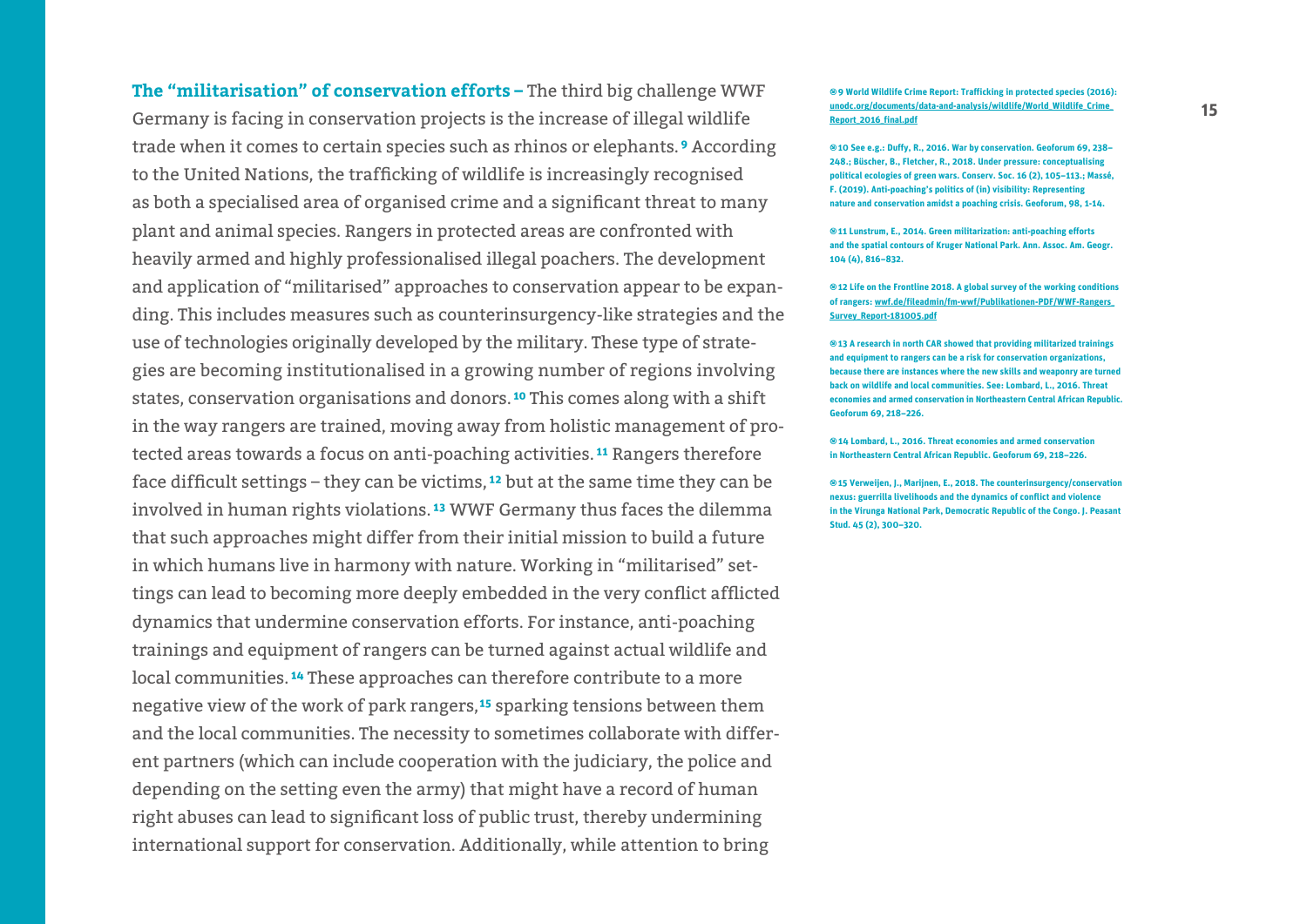<span id="page-15-0"></span>**<sup>16</sup>** the much-needed resources is drawn towards violently destroyed wildlife, threatened rangers and the need for "militarised" conservation, the social causes influencing poaching and related violence are not properly addressed. This, together with the underlying implications of "militarised" approaches in conservation might lead to being complicit in reproducing violence. The result can lead to a normalisation of and support for a conservation practice that further consolidates protected areas as exclusionary territories to be defended with force.

#### **Summary of allegations**

The allegations refer to protected areas located in the Congo Basin in Central Africa, India and Nepal where WWF Germany is involved in projects of different sizes. WWF is accused of having turned a blind-eye to human rights violations and therefore indirectly supported human rights abuses linked to their operations in and around these protected areas – in particular to implementation partners and decision-making authorities. The overall human rights allegations are very severe, ranging from murder, rape and torture to corruption, obstruction of justice and arms trafficking. Most of these cases were related to the activities carried out by rangers which work on the frontline of conservation efforts. Through qualitative research methods (see methodology – phase 1) common patterns and relations between the BuzzFeed allegations in the different protected areas in the Congo Basin have been identified. These can be clustered into four cross-cutting topics that constitute the **main human rights risk areas:**

• Government relations

• Local communities

• Security management

• Information sources – Use of informants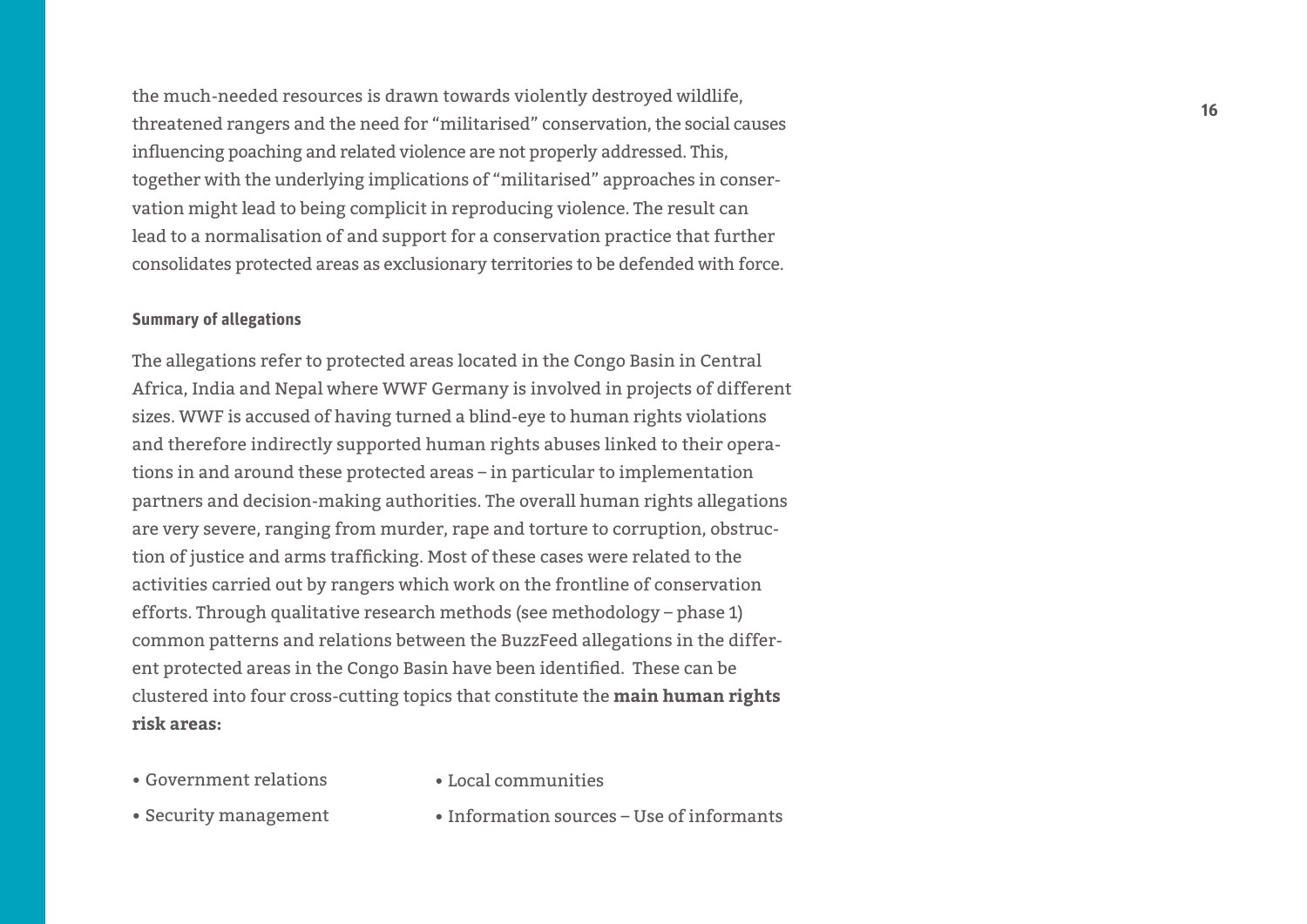<span id="page-16-0"></span> **III. Assessment of WWF Germany's human rights due diligence (HRDD) in the context of wildlife conserva tion projects** 

The assessment was conducted following the five core elements of a human rights due diligence in accordance with the UNGPs. The following section include: overview of the findings, considerations for our analysis and WWF Germany's current practices.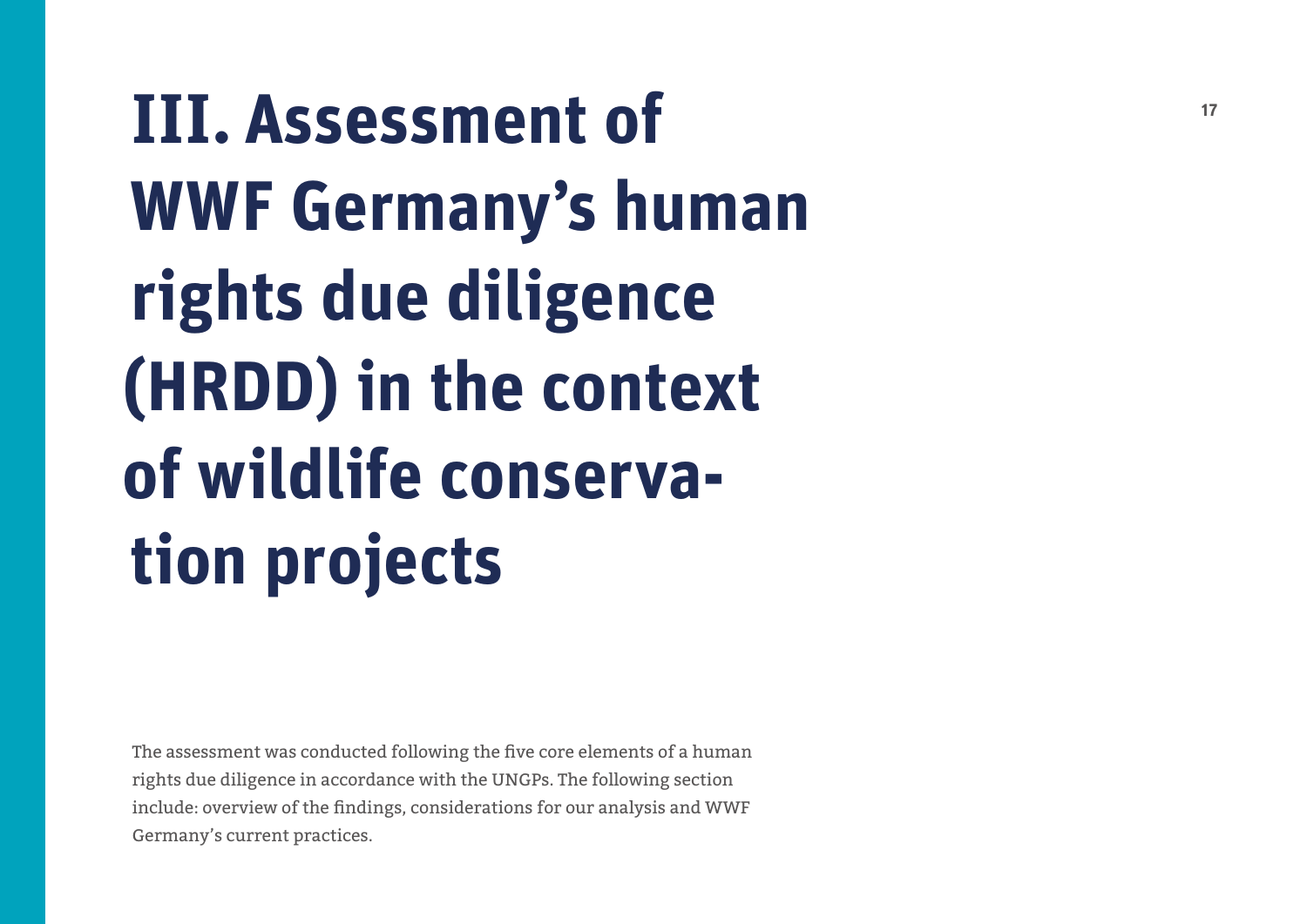### <span id="page-17-0"></span>**1. Human rights policy commitment**

#### **Considerations for the analysis**

The UNGPs require businesses to have a policy statement with respect of human rights that should be publicly available; be approved by the senior management; be externally and internally communicated; refer to international human rights standards; mention particular human rights of relevance to the organisation; describe the procedure to exercise human rights due diligence; include clear assignment of responsibilities; mention relevant training of staff, and finally, it should be continually revised.

#### **Overall findings**

- Through the enactment of WWF's Social Policies, WWF International shows a commitment towards the respect of human rights in the context of its activities.
- Policies refer to international human rights standards (not explicitly mentioned in the WWF Policy on Poverty and Conservation).
- Such policies cascade through the WWF network but there is no structured roll-out yet.
- WWF Germany acknowledges the social policies.
- WWF Germany provides links to these social policies on its official website. However, such links are not easily accessible.
- Clear governance structure and assigned responsibility are not detailed in all policies.
- Commitment to implementation is enshrined, yet, not enough information on the how.
- Training and implementation capacity are mentioned only in a few policies.
- WWF International is currently working on the development of trainings on social policies and how to integrate them into the project cycle (from design phase to implementation) and the ambition is to make it mandatory and applicable to the whole WWF network.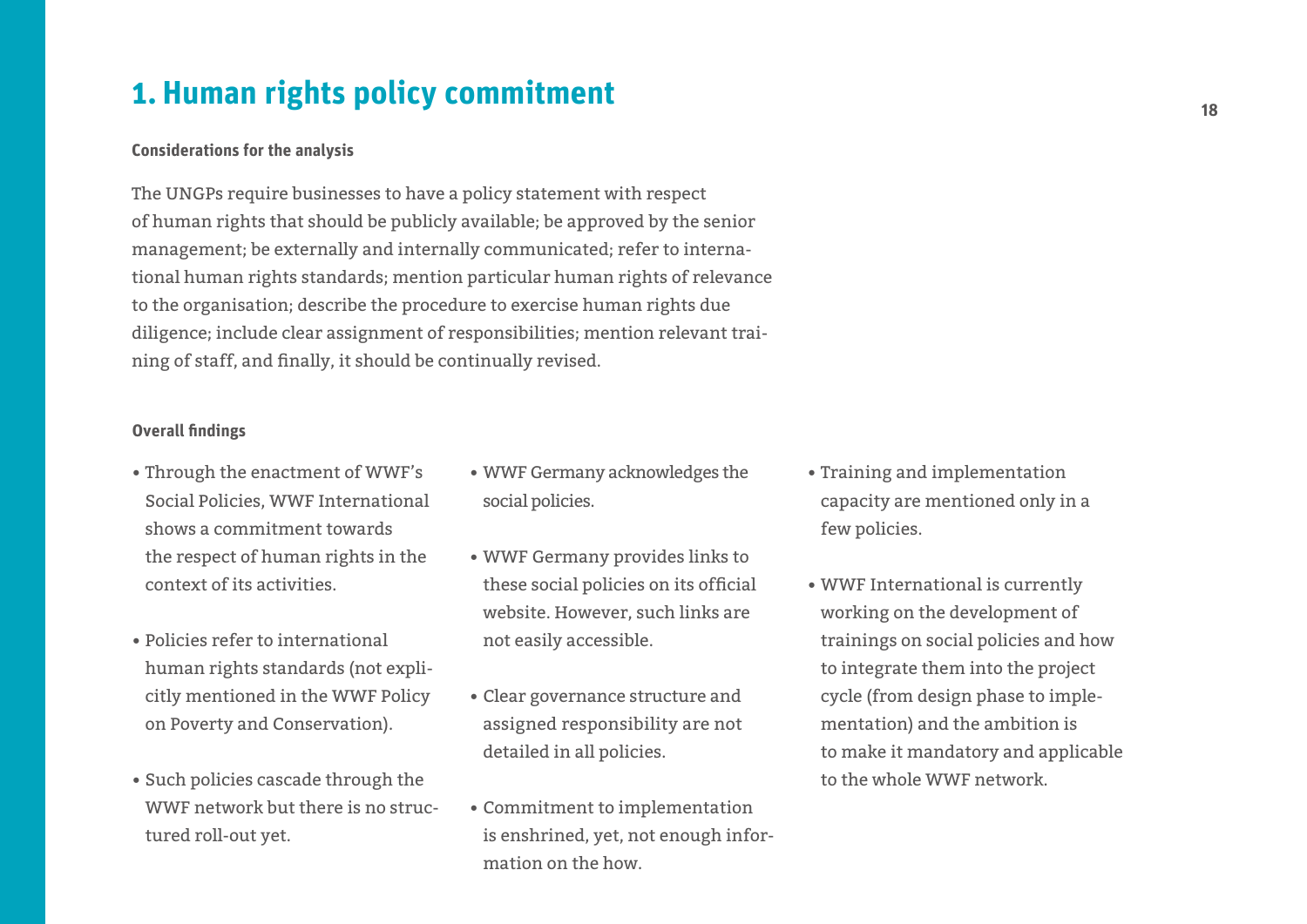#### **WWF Germany current practices**

Social policies are developed at WWF International for disbursement along the WWF network. WWF Germany does not develop its own social policies.

WWF International shows a commitment to human rights through the adoption of several policies, which embed the WWF Social Principles and are all publicly available. WWF International does not have one single policy on human rights covering all the elements set out in the UNGPs – instead WWF International has adopted several policies and commitments including a code of conduct, which cover many relevant aspects required by the UNGPs. These social policies apply to WWF Germany and are mentioned on the German official website. However, such links are not easily accessible.

As a general commitment to human rights, WWF International is one of the signatories of the C*onservation and Human Rights Framework* (in the context of the Conservation Initiative on Human Rights), in which a commitment to respect internationally proclaimed human rights and to make sure that no infringement on human rights occur while WWF's mission is envisaged.

There are other policies on specific relevant human rights issues in the context of WWF's activities, such as the *Indigenous Peoples and Conservation – WWF Statement of Principles*, which resorts to internationally recognised human rights standards. This policy is supplemented by the *Guidance on Mainstreaming WWF Principles on Indigenous Peoples and Conservation in Project and Programme Management,* which outlines further the implementation of WWF's statement of Principles on Indigenous Peoples and Conservation in WWF's Programme and Project Cycle. There is a *WWF Network Guidelines on the Prevention of Restriction of*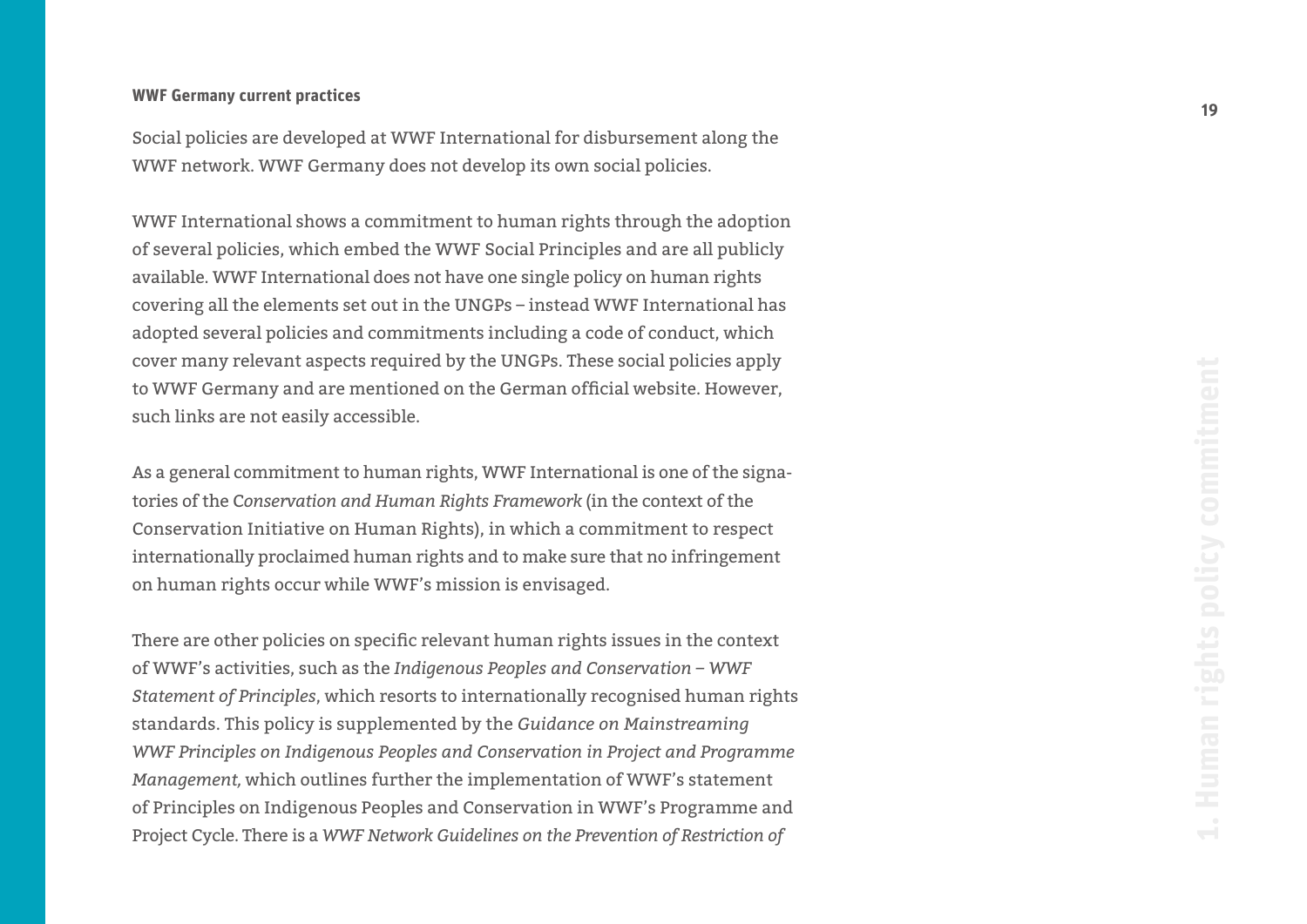*Rights and Involuntary Relocation and Resettlement of Indigenous Peoples and Local* **20** *Communities,* categorised as an internal policy, which supports the implementa tion of WWF's Social Policies. These policies constitute part of the implementation of the Conservation Initiative on Human Rights.

*The WWF Policy on Poverty and Conservation* embodies WWF's commitment to find equitable solutions for people and the environment. Implementation procedures within the organisation are envisaged. There is also a policy on gender equality, i.e. *the Gender Policy,* putting an emphasis on the importance of mainstreaming gender sensitivity across WWF's conservation policies, programmes and acti vities, including internal human resource policies, procedures and governance mechanisms.

WWF International also adopted a Code of Conduct, which embraces WWF's Code of Ethics. In line with the UNGPs requirements, the Code of Conduct's foreword is signed by WWF President and Director General.

Training and implementation capacity are mentioned in a few policies. We learned that trainings on social policies are currently under development – as the embed ment of such policies in practice have been considered weak and inconsistent.

Accountability and clear assignment of responsibilities are detailed only in some policies, e.g. *WWF Policy on Poverty and Conservation.* There is currently a revision process on social policies and safeguards. This could affect the policies under assessment.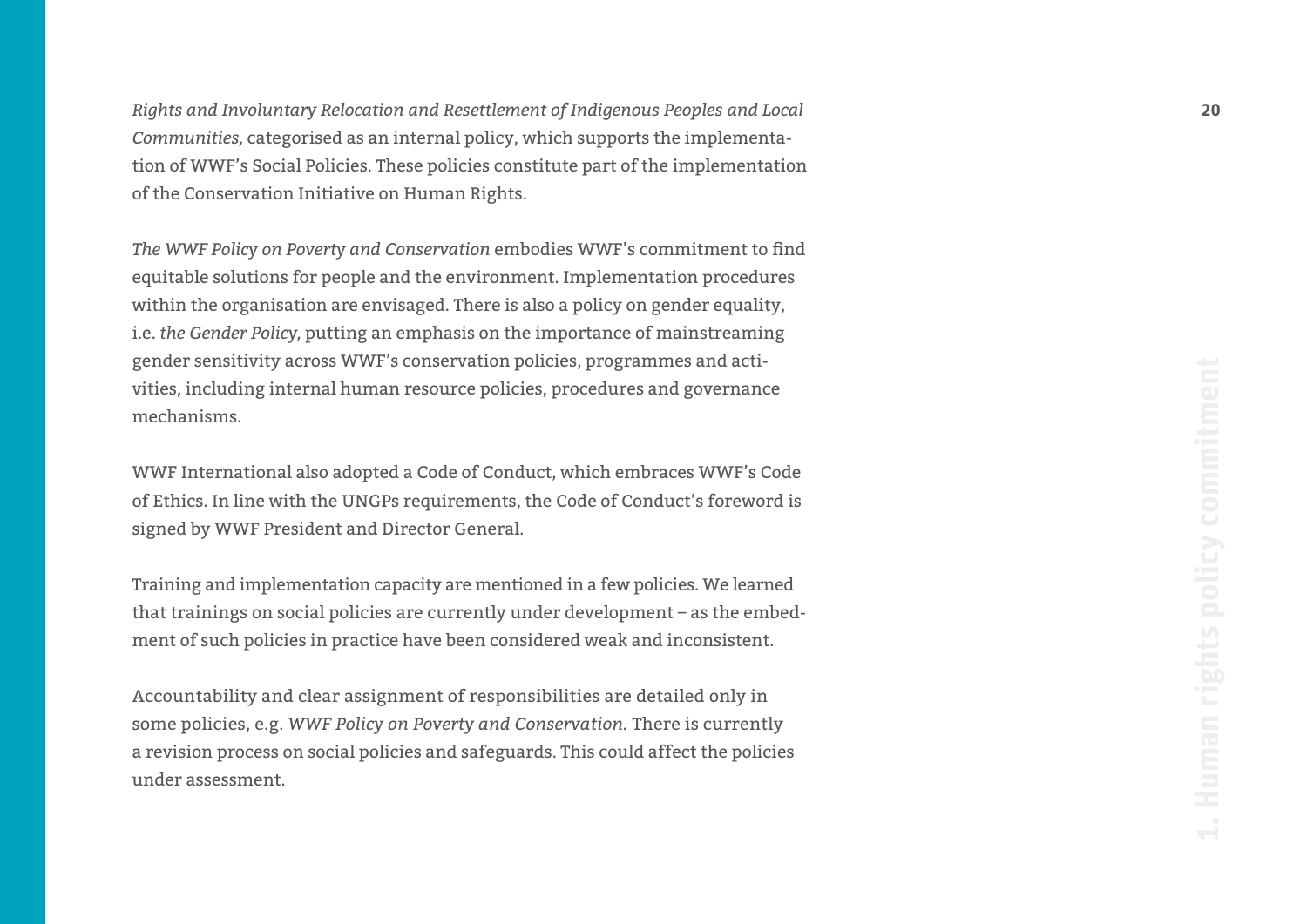### <span id="page-20-0"></span>**2. Procedures for the identification of actual and potential adverse impacts on human rights**

#### **Considerations for the analysis**

The main focus of this part is to assess whether and to what extent WWF Germany has a procedure in place to identify, prevent and mitigate adverse impacts of WWF's activities on human rights in the context of wildlife conservation projects in protected areas.

#### **Overall findings**

- WWF Germany has a structured process concerning project design, planning and implementation as described in the *Projekthandbuch WWF Deutschland.* This process seems to apply mainly in the case of public funding.
- Risk assessment and risk management are part of the project management.
- Human rights are integrated insufficiently along the project cycle –

only one general section in the risk assessment (RuQ) tool.

- It is not clear whether a rightholder's perspective is adopted while assessing human rights risks.
- Human rights are not addressed in-depth during internal project meetings.
- Donor requirements seem to trigger the use of specific human rights standards and safeguards.
- The Safeguards Working Group of WWF Germany is currently working on a review of safeguards based on a structured project plan and timeline. There is no clarity yet on how results will be implemented.
- There is a current review of social and environmental safeguards at the international level. So far, this is not linked to the work of the German Safeguards Working Group.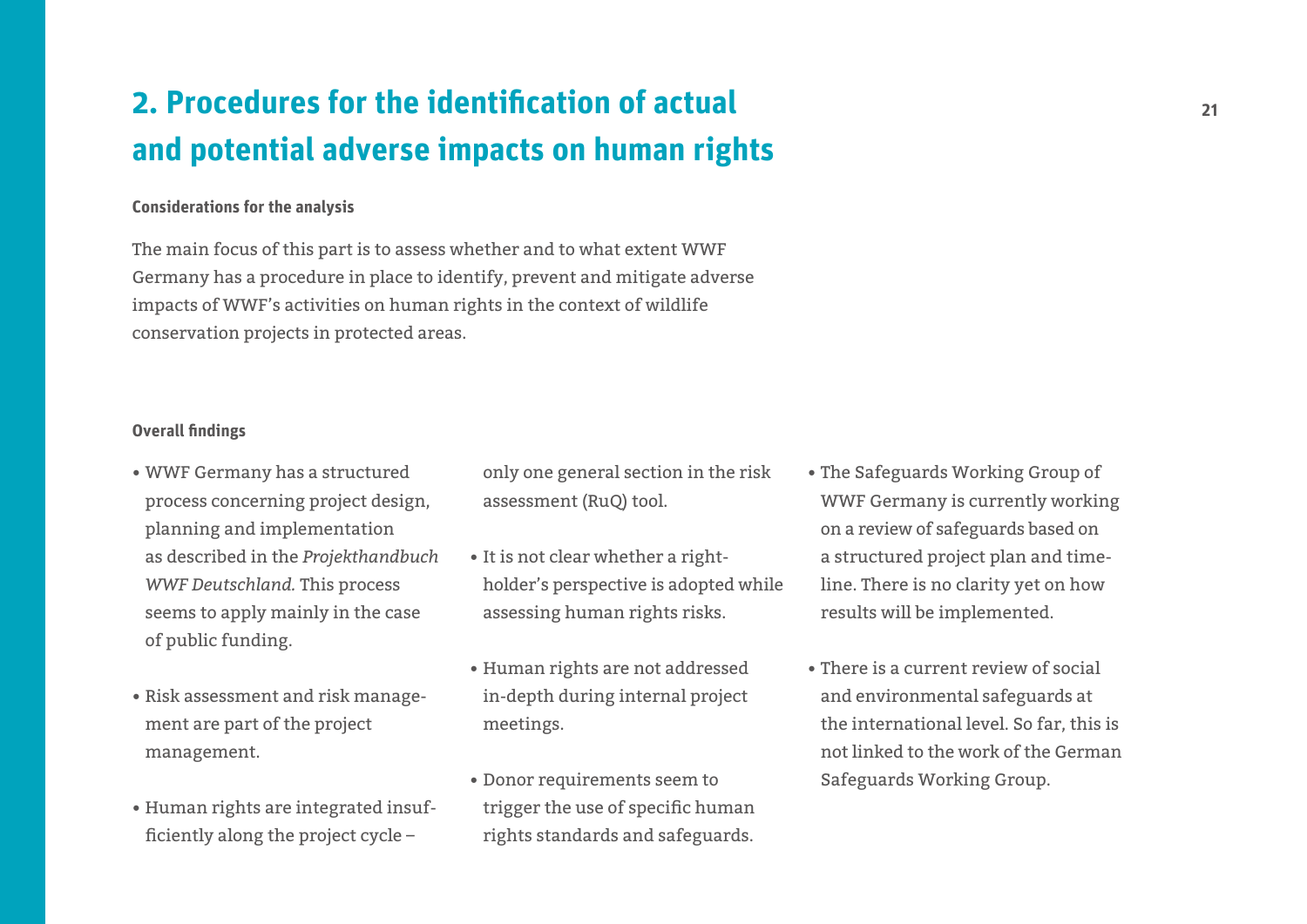#### **WWF Germany current practices**

WWF Germany has a structured process for designing, planning, implemen ting and monitoring projects, which is reflected in the *Projekthandbuch des WWF Deutschland* and is used for conservation projects in protected areas. This process is based on WWF Network's Standards of Conservation Project and Programme Management Standards (WWF PPMS) (also known as, the PPMS, the Programme Standards, or simply WWF Standards) and the Operational Network Standards (WWF ONS). *The Open Standards for the Practice of Conser vation* from the Conservation Measures Partnership (CMP) provide the founda tional roots for the WWF PPMS.

This process applies to projects with public funding. Interviewees noticed that a similar process could be developed for projects with WWF funds.

Drawn upon the international standards set out in WWF PPMS, the process in WWF Germany has six phases. For our assessment the following is relevant:

• In the initial phase, the so-called *Entscheidungsvorlage* is filled out and human rights considerations are not taken into account. According to the stakeholder engagement, although some discussions around the topic seem to occur, they are informal and not structured.

• In phase 3 (Project Development and Application), the following takes place:

→ WWF internal quality requirement: risk assessment (RuQ) tool in which an analysis of what general risk factors exist for the project and how they can be addressed is conducted – mitigation strategies are developed.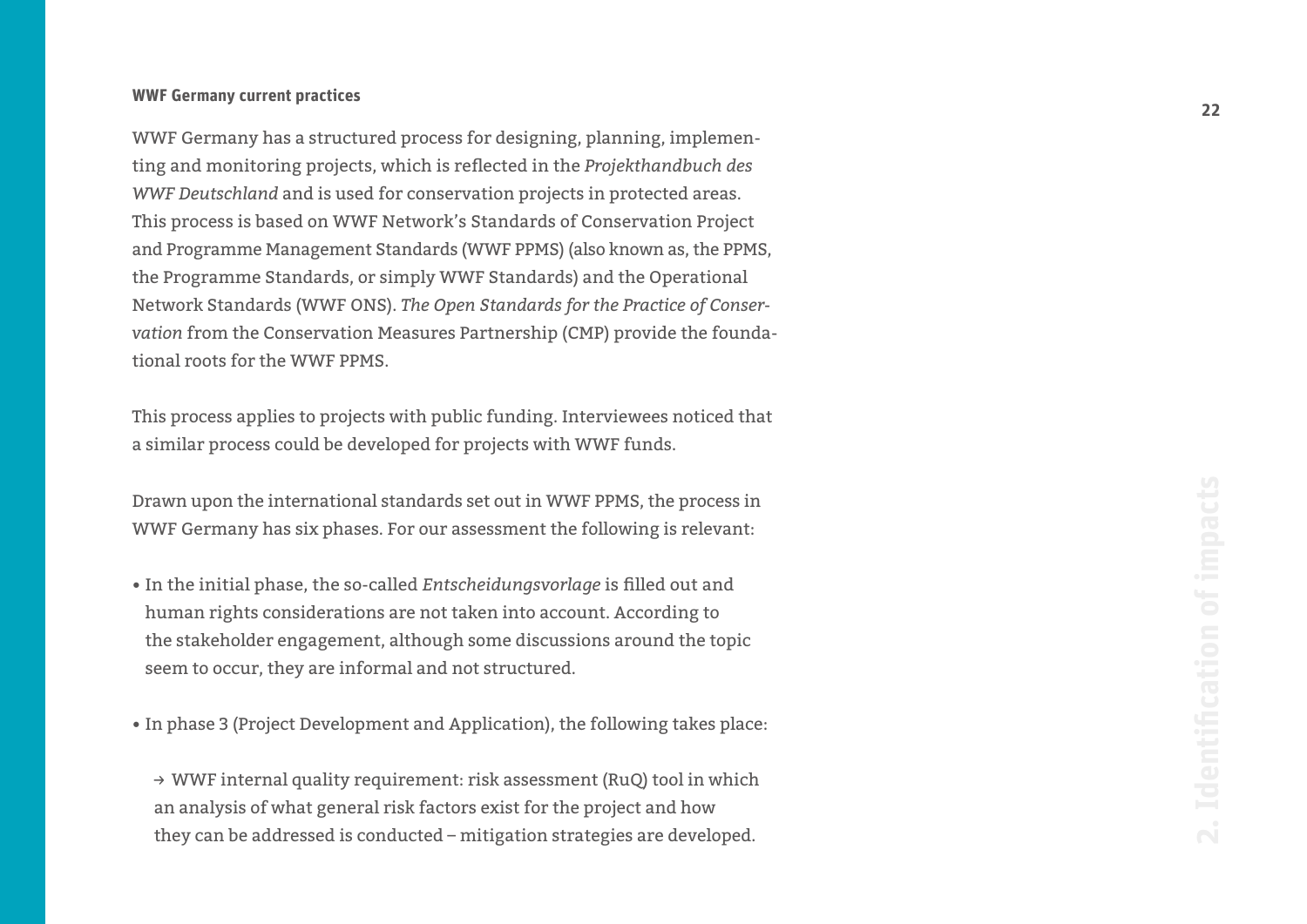→ In the risk assessment (RuQ) tool, elements of human rights are consi- **23** dered. There is one section to describe the risks concerning social and environmental safeguards, e.g. working conditions, health & safety, land acquisition and involuntary relocation, indigenous or marginalised groups, right to education or right to food. This risk assessment (RuQ) tool is filled out by the project lead (PL) of each project. It is unclear how the different elements of this section are addressed and assessed.

 $\rightarrow$  Based on the interviews held with WWF staff members, the project lead (PL) briefs the Monitoring and Evaluation Team in meetings about the project goals and risks considerations – usually there is no in-depth discussion on the human rights topic. There is a perception that human rights are only briefly touched upon and that there is no mechanism to check the information provided in the risk assessment tool and no follow-up on the topic.<br>
→ Further external requirement checks might occur in the case of public

donors, e.g. the use of specific safeguards.

• In phase 5 (Project Implementation) risk management is envisaged.

 $\rightarrow$  The project leader takes over the summary provided by the risk assessment (RuQ) tool. Mitigation strategies developed in phase 3 are updated and documented in the risk registry.

 $\rightarrow$  During the project implementation, the risk registry is continually supplemented, non-relevant risks are eliminated, and mitigation measures are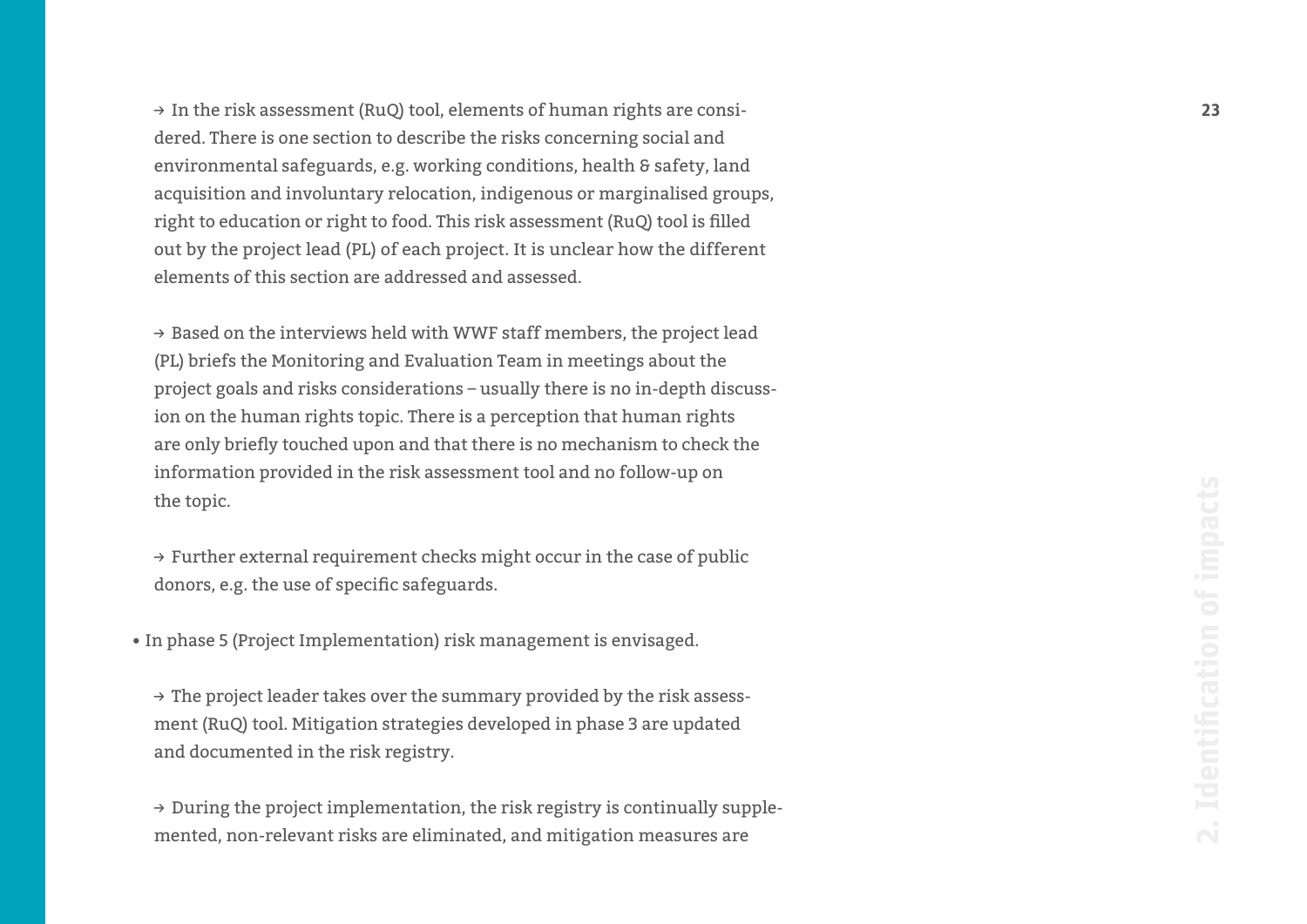documented. The responsibility for the management of the risk registry lies **24** on the Project Leader. Measures vary depending on the level of risk. → Reporting and communication on a regular basis is envisaged. Accor-

ding to conversations with internal stakeholders, the internal reporting is unstructured and often occurs orally.

Additionally, there are practical guidelines (currently under revision) for mainstreaming the implementation of *WWF's Statement of Principles on Indigenous Peoples and Conservation* in Programme and Project Manage ment, which are linked to the steps of the WWF PPMS. These include safeguard requirements. In order to see whether the guidelines are applicable or not, a preliminary screening is used to identify whether there are indigenous issues and concerns relevant to a project. If positive, the guidelines apply. In the same vein, *the Prevention of Restriction of Rights and Involuntary Relocation and Resettlement of Indigenous Peoples and Local Communities (IPLCs)* (WWF internal policy) also requires preliminary assessment of social impacts and risks prior to the onset of any project in areas and sites where WWF is potentially involved. Similarly, in the context of gender and diversity, there are guidelines in order to integrate gender and diversity in Programme and Project management, which are also linked to the steps set out in the WWF PPMS.

Our engagement with internal stakeholders suggests that no proper integration of such safeguards in current processes at WWF Germany takes place. For instance, interviews show that some staff members are not aware of social policies and/or not aware of the use or integration in current processes. Human rights concerns do not seem to be addressed in a structured and compre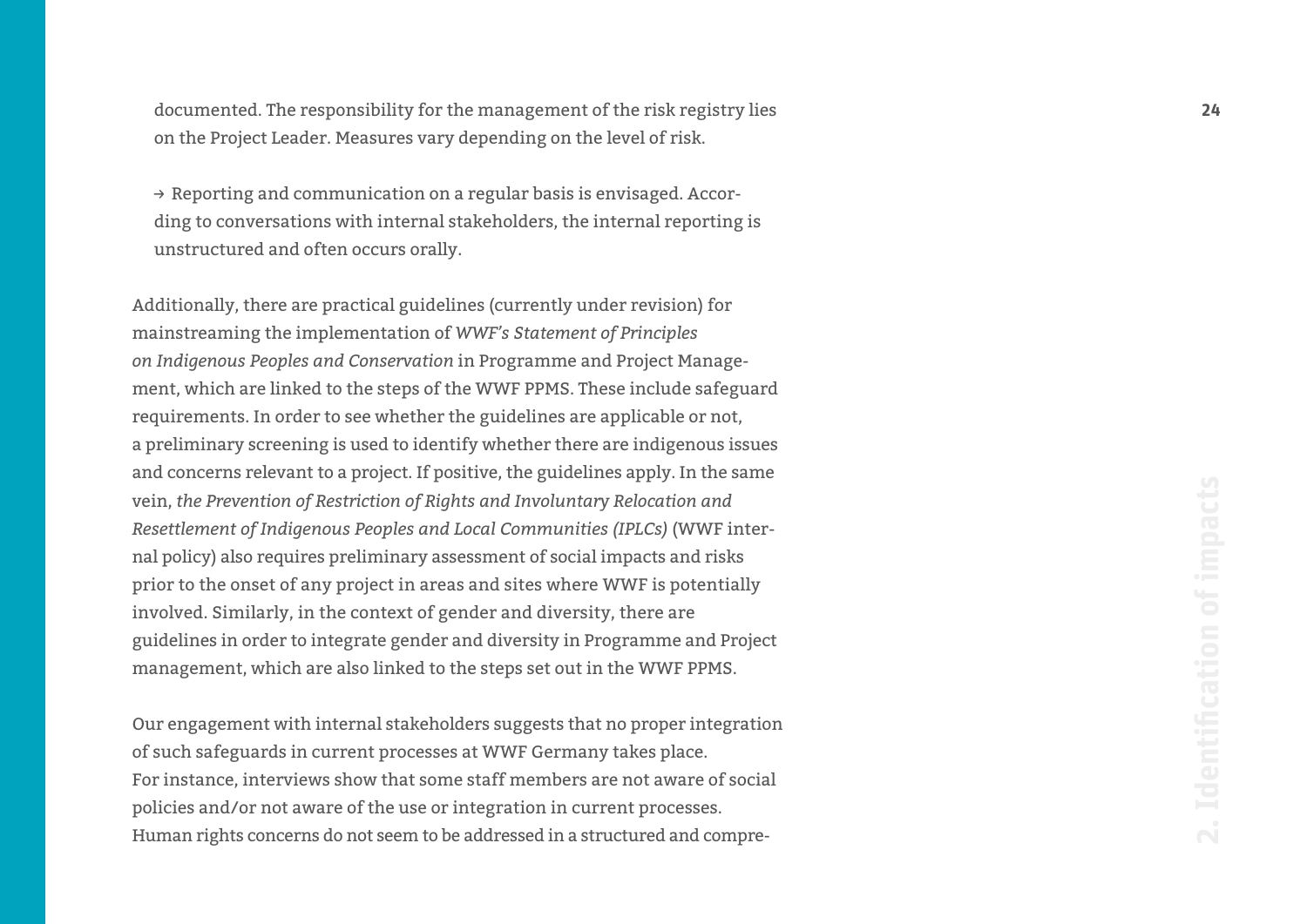hensive manner. In some cases specific safeguards on social topics are applied **25** due to donor requirements.

WWF Germany Safeguards Working Group is currently conducting a safeguard review. The Working Group was created in March 2018. There is a visible motivation from the Working Group to advance further on this topic. The use of safeguards and policies is not a legally binding requirement for the national offices but they commit to following WWF International standards due to trademark license. Interviewees commented that social safeguards were regarded as a low priority.

In parallel, WWF International is currently in the process of reviewing and revising the WWF Network Social and Environmental Safeguards system. The goal is to create one global framework that operates in line with international standards such as the ones from the World Bank and the International Union for Conservation of Nature (IUCN), as well as sound methods to harmonise the practice along the WWF Network and applicable projects. Information from our interviews suggest that the planned approach will consider a set of exclusion and methods to define areas where safeguards have to apply automatically (irrespective of the size and funding amount), e.g. risky operations and conflict areas. Finally, it will consider the further enhancement of grievance mecha nisms not only at the local ground level but also at the international level through the creation of an ombudsman. Rounds of discussions will take place at the national offices, including Germany.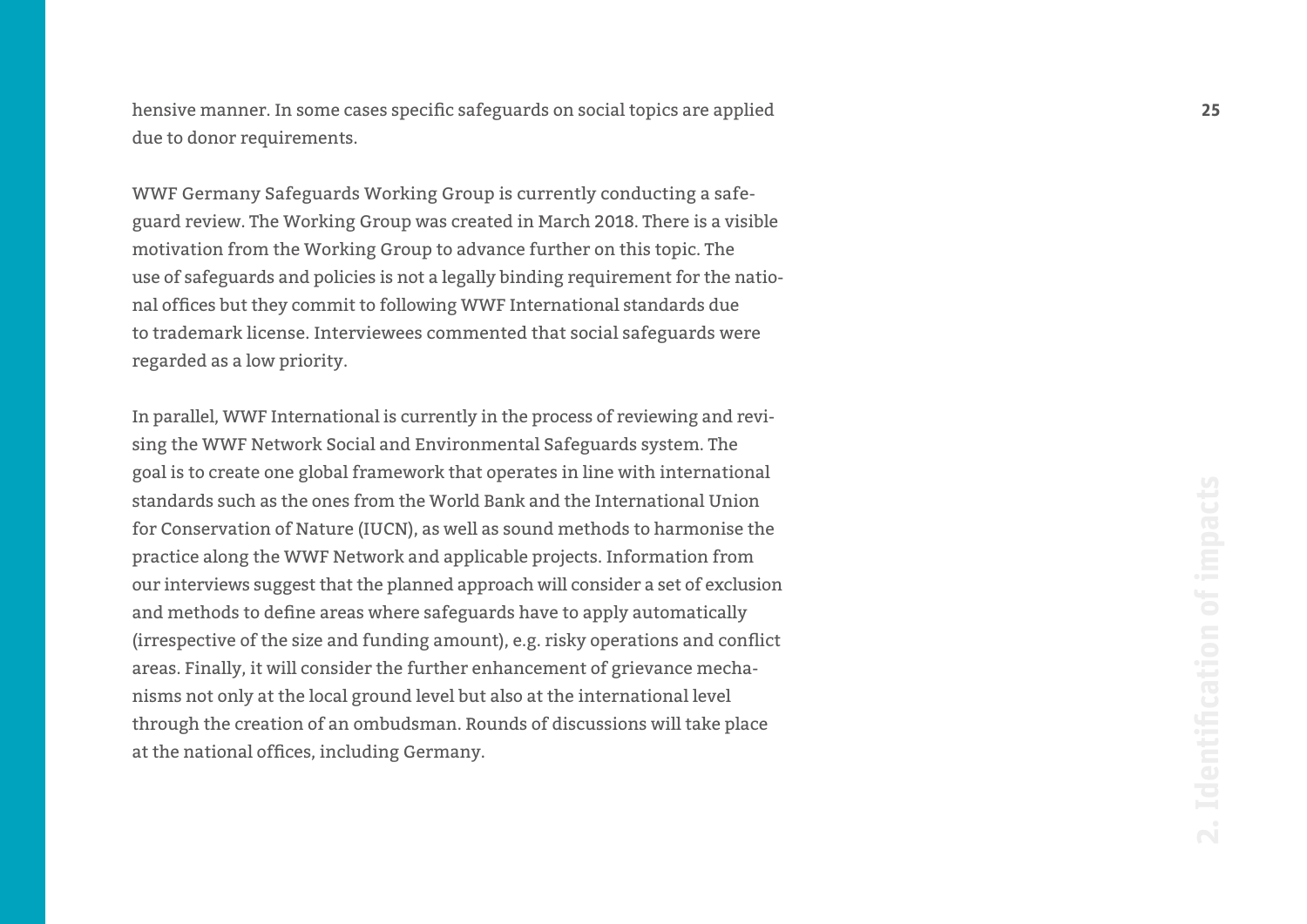## <span id="page-25-0"></span>**3. Measures to address (potentially) adverse human rights impacts**

In this category, we looked at whether measures (e.g. trainings, management processes) to prevent or mitigate adverse impacts are integrated into current processes at WWF Germany. Through our analysis, we identified the following main human rights risk areas arising from BuzzFeed News' allegations:

- **• Security Management**
- **• Local communities**
- **• Government relations**
- **• Information sources Use of informants**

The presentation of the overall findings will be structured by main human rights risk areas.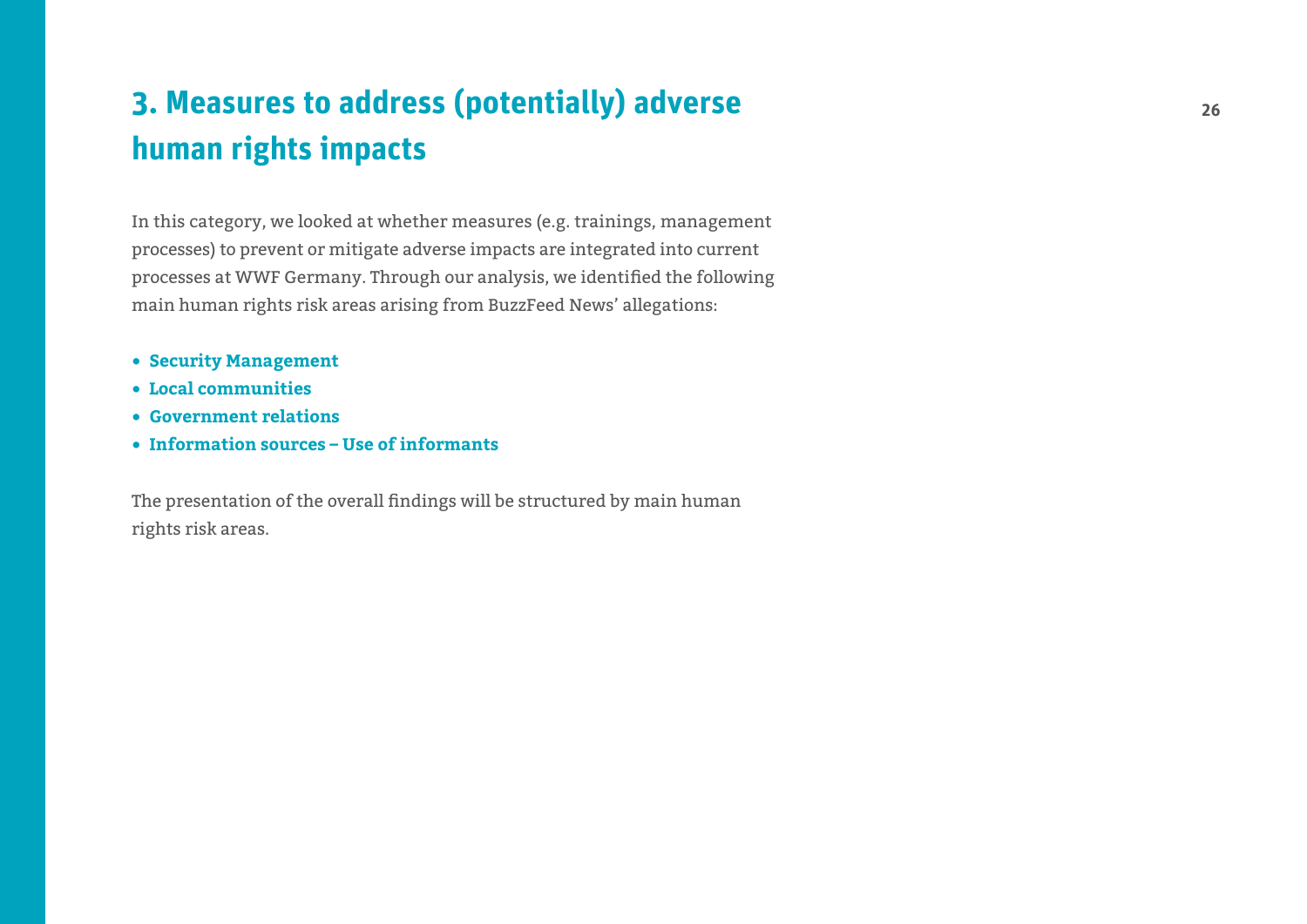#### <span id="page-26-0"></span>**Security Management**

#### **Considerations for the analysis**

At this stage of the assessment, we looked at whether a risk assessment is conducted in the context of security arrangements. We looked at whether adequate measures are adopted and whether the assessment and measures are reviewed on a regular basis and whether security incidents and allegations of human rights abuses are investigated.

Additionally, we looked at the approach WWF Germany takes when resorting to public security forces, e.g. encouraging the implementation of adequate human rights training.

#### **Overall findings**

- WWF Germany is aware of security risks, especially those risks regarding anti-poaching operations.
- WWF Germany shows awareness of the risks of violent acts against rangers, as well as the risk of rangers to violate human rights in the Congo Basin. This includes situations related to the non-respect of the suspect's rights in anti-
- poaching operations and the rights of the local communities living around protected areas, including those of indigenous peoples.
- WWF International has developed in partnership with TRAFFIC a Zero Poaching Framework/Toolkit.
- At WWF Germany, we could not find an established risk assessment

framework and monitoring procedures for security matters on the ground along the project cycle.

• WWF Germany is currently working together with the respective country offices on establishing and improving existing grievance mechanisms through which human rights abuses, including those related to security, can be reported.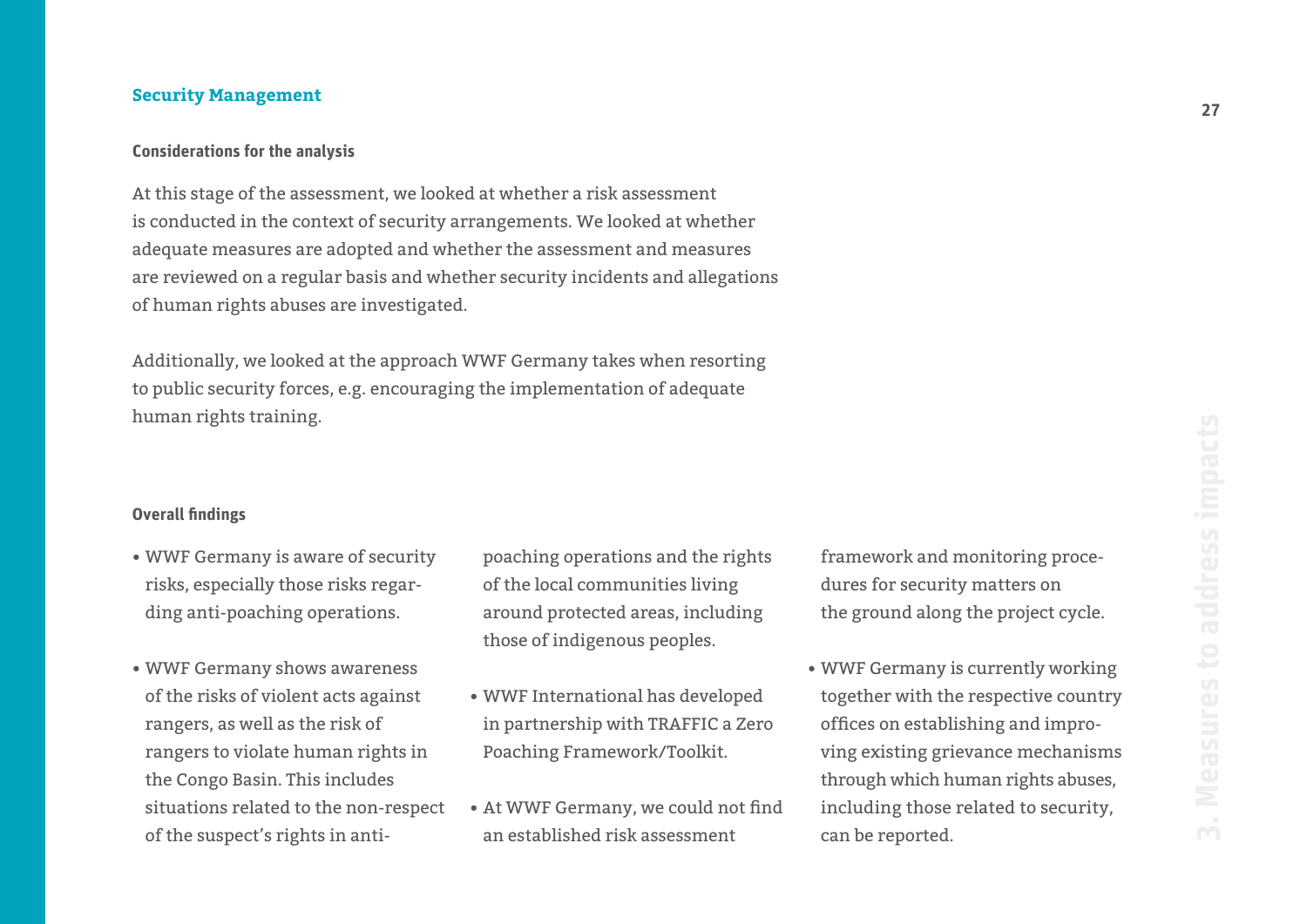- In general, rangers are assigned a **28** There are other investigations related law enforcement mandate, trained and employed by the state. WWF Germany and the respective country offices support those activities in various ways, depending on the setting.
- WWF and the Congolese Institute for Nature Preservation (ICCN) have proactively started joint investigations to identify previous and current cases of rangers being convicted for abuse of power but are still in service. Further investigations have been conducted together with KfW at the beginning of 2019 – the report is currently in the approval phase.
- to abuse of power of rangers in Lobéké, e.g. "Conflicts, participation and co-management in protected areas. A case study of Lobéké National Park, Cameroon", conducted by the Seminar für Ländliche Entwicklung (SLE) with support from the KfW Bank. Interviewees commented that WWF Cameroon and WWF Germany facilitated logistics and relevant background documents in full transparency. A summary was released in March 2019. The full report is not yet publicly available.
- WWF Germany together with respective country offices has taken steps to address the need of rangers
- to be trained on human rights, including the development of codes of conduct for rangers, a training manual for human rights and background checks when hiring new rangers.
- Funding coming through WWF Germany can be used to purchase equipment used by rangers. The responsibility to provide equipment to rangers is sometimes defined in the Memorandum of Understanding (MoU). We have not identified any clear guideline and procedure related to the provision of equipment to rangers.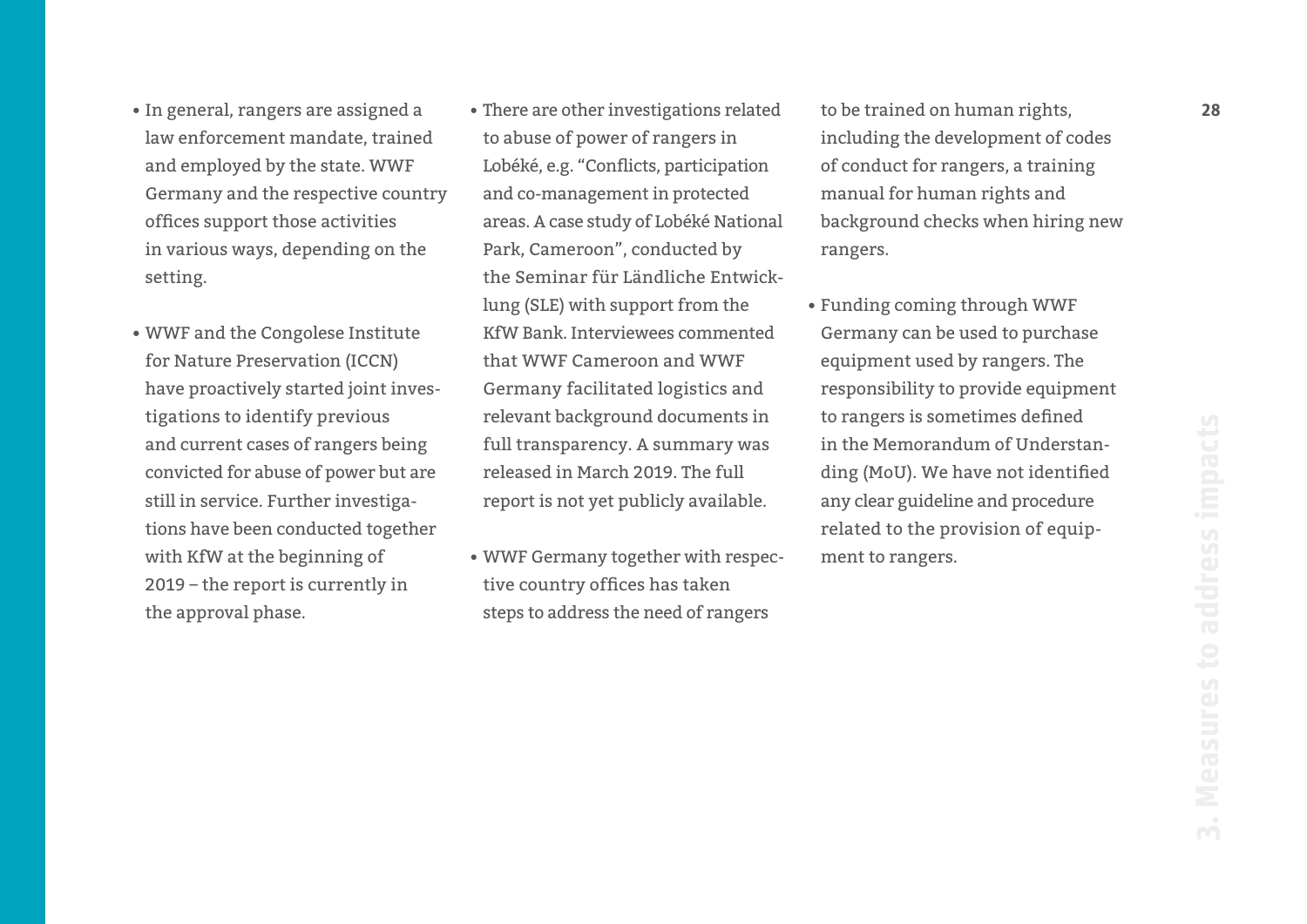#### <span id="page-28-0"></span>**Local communities**

#### **Considerations for the analysis**

We looked at whether WWF Germany has policies and procedures in place for the engagement with local communities, including consultation with potentially impacted communities and individuals through the free, prior and informed consent (FPIC) approach.

#### **Overall findings**

• WWF International issued practical guidelines (currently under revision) for mainstreaming the implementation of WWF's Statement of Principles on Indigenous Peoples and Conservation in Programme and Project Management, which are linked to the steps of the WWF PPMS. These guidelines provide recommendations on how to implement WWF's Statement on Indigenous Peoples and Conservation into programme and project cycle.

These guidelines envisage engagement modalities with indigenous communities, including securing free, prior, and informed consent (FPIC). Interviews suggest that these approaches are not rolled out in a structured way.

- Statements in the interviews indicate that FPIC is carried out when new projects are set up. However, implementation guidelines do not seem to be precisely defined.
- WWF Germany has conducted engagement activities with local communities, e.g. facilitating the signing of a Memorandum of Understanding (MoU) between Baka people and the Cameroonian Ministry of Forests (MINFOF) for accessing protected areas in southeast Cameroon.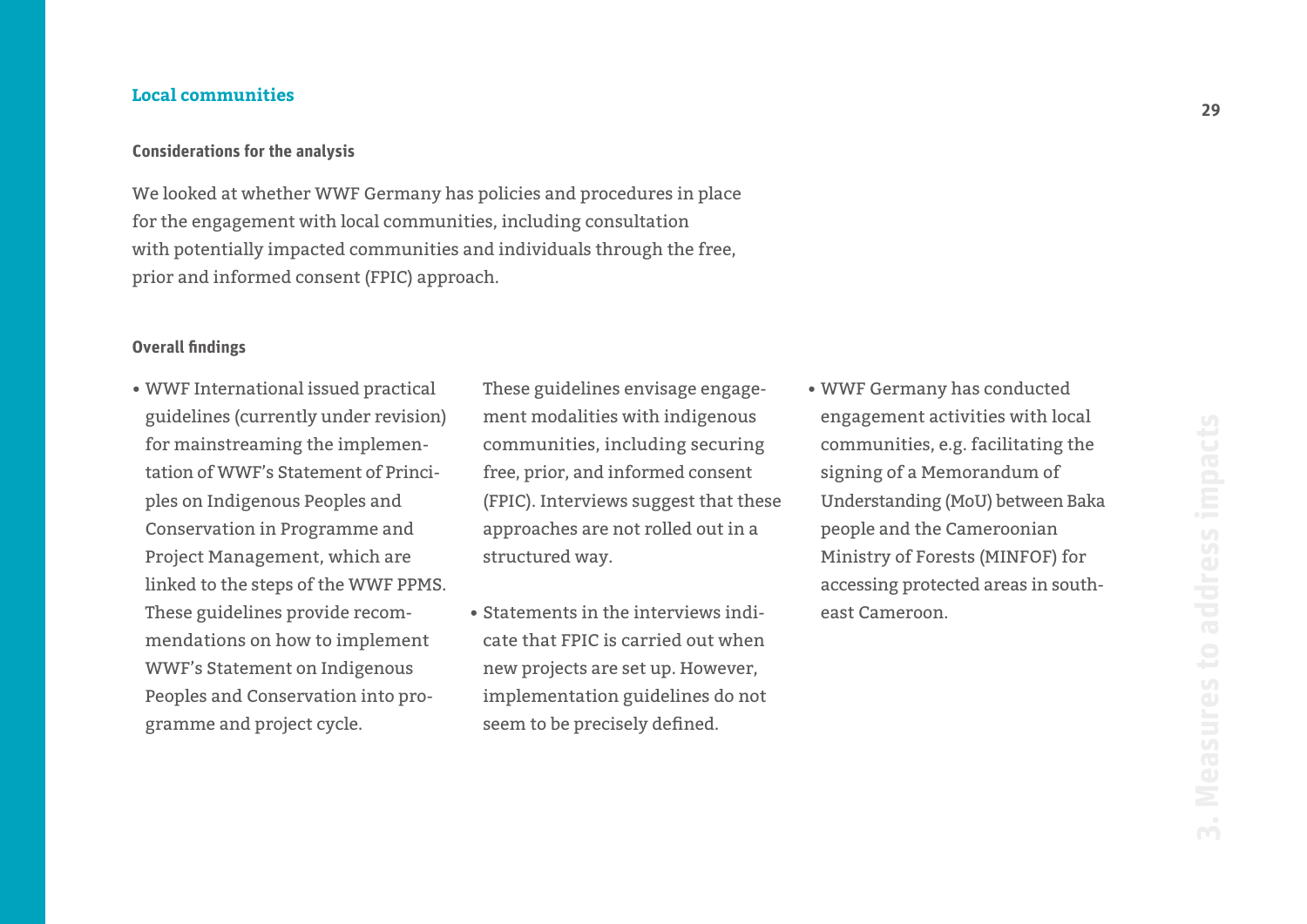#### <span id="page-29-0"></span>**Government relations**

#### **Considerations for the analysis**

For this section, we looked at whether cooperation schemes with governments and national authorities are formally agreed and documented. Whether these documents include human rights expectations and if so, to what extent. Finally, we assessed whether a risk assessment is conducted to identify human rights risks areas and define an effective (and structured) way of enga gement with national authorities.

#### **Overall findings**

- WWF Germany depends on state authorities to conduct its work in protected areas.
- WWF International through the respective country office engages with the relevant state authority through the adoption of a MoU. The agreement defines the relationship between the two parties concerning governance, incl. roles and responsibility, management and financing.
- We have identified human rights aspects, e.g. in the context of

personnel training in the Central African Republic. However, based on the documents made available to us, we were unable to identify a structured procedure for communicating the human rights expectations of WWF Germany to state authorities.

• Some aspects touching on the issue of government relations are included in the risk assessment process while developing a new project, e.g. policy context and explanations on local political partners.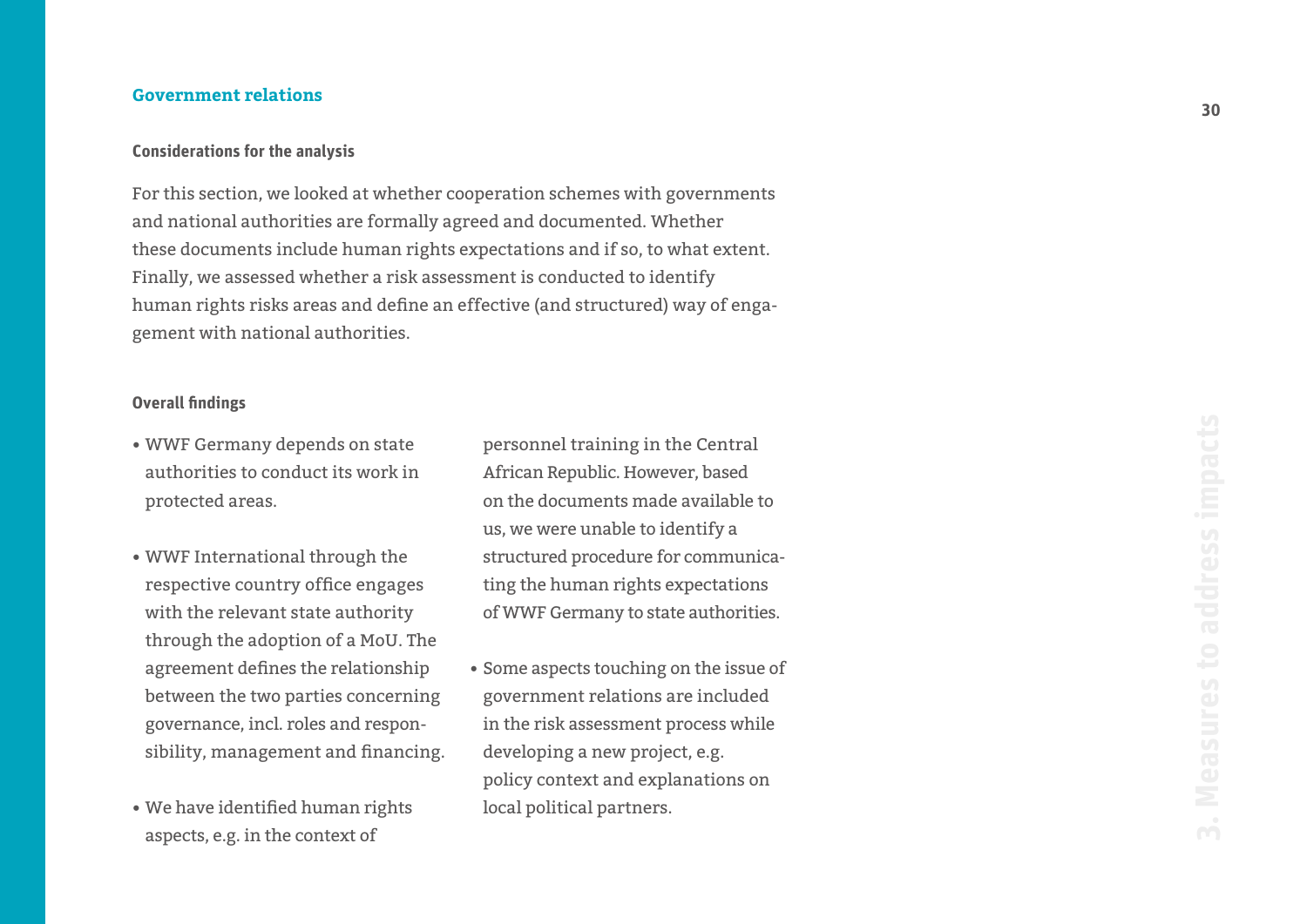#### <span id="page-30-0"></span>**Information sources – Use of informants**

#### **Considerations for the analysis**

In the report entitled 'Tools and Resources to Combat Wildlife Trade',**16** produced by the World Bank and partners (including WWF), the management of informants is considered an important tool in the development of complex investigations in the combat against wildlife trade. However, given the human rights risks that these activities entail, preventive measures should be in place.

We looked at whether clear guidelines on the use of informants and a process to monitor the compliance with these guidelines are established; whether risk assessments are conducted previously to the engagement of informants; whether measures are adopted to keep the identity of informants confidential, e.g. data security and risks associated with meetings, concerns of retaliation from criminals, and violence.

**↘16 Tools and Resources to Combat Illegal Wildlife Trade (2018): [pubdocs.worldbank.org/en/389851519769693304/24691-Wildlife-Law-Enfor](http://pubdocs.worldbank.org/en/389851519769693304/24691-Wildlife-Law-Enforcement-002.pdf) [cement-002.pdf](http://pubdocs.worldbank.org/en/389851519769693304/24691-Wildlife-Law-Enforcement-002.pdf)**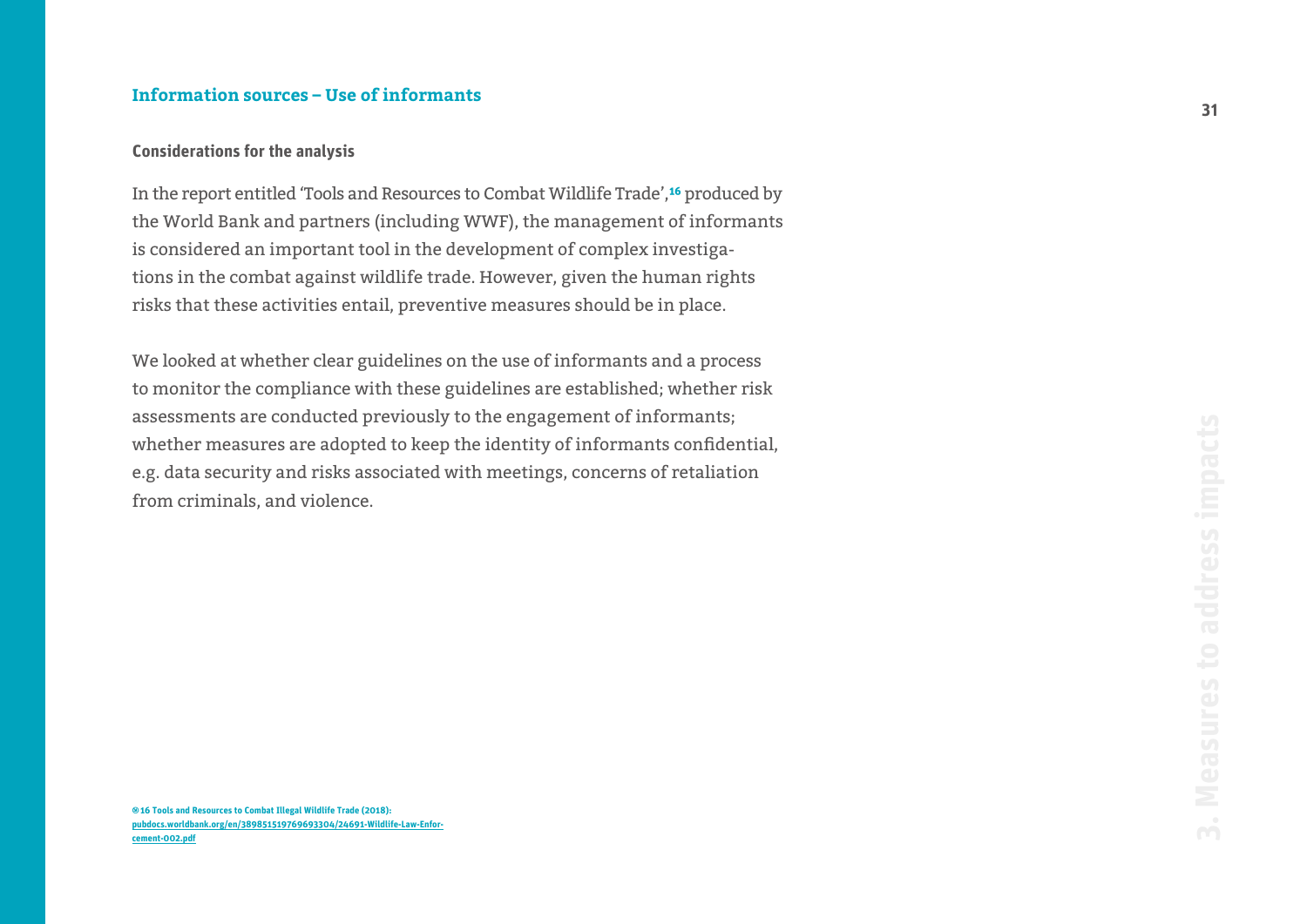#### **Overall findings**

- Collecting voluntary information on illegal activities through community members is part of WWF network's strategy to fight wildlife crimes.
- Intelligence handling varies from region to region and techniques are determined by unique local factors: in some countries WWF funds intelligence hotlines and/or proactively gathers intelligence and manages informants - and rewards them where applicable.
- WWF International has developed three draft documents *(Managing Information Sources, Guidance for Providing Support to Law Enforcement – Guidelines for Managing Informants and Guidance for Providing Support to Law Enforcement and Guidelines for Information Management)* to provide guidance on information management and the

use of informants. These guidelines are still going through an approval process and therefore are not yet part of existing WWF Germany's official policies and practices.

- WWF International is very aware of the risks that these activities entail and therefore the need to have established guidelines. Several measures to manage risks are proposed in the draft documents, including:
	- $\rightarrow$  to consider the use of informants only if all other options of data collecting have been judged as ineffective at producing the desired outcome, and if safeguards are inplace;

→ to follow processes and to take data security measures to protect the informant's identity;

 $\rightarrow$  to assess and manage risks associated with meetings with informants;

 $\rightarrow$  to conduct a human rights risk assessment in case external partners are used.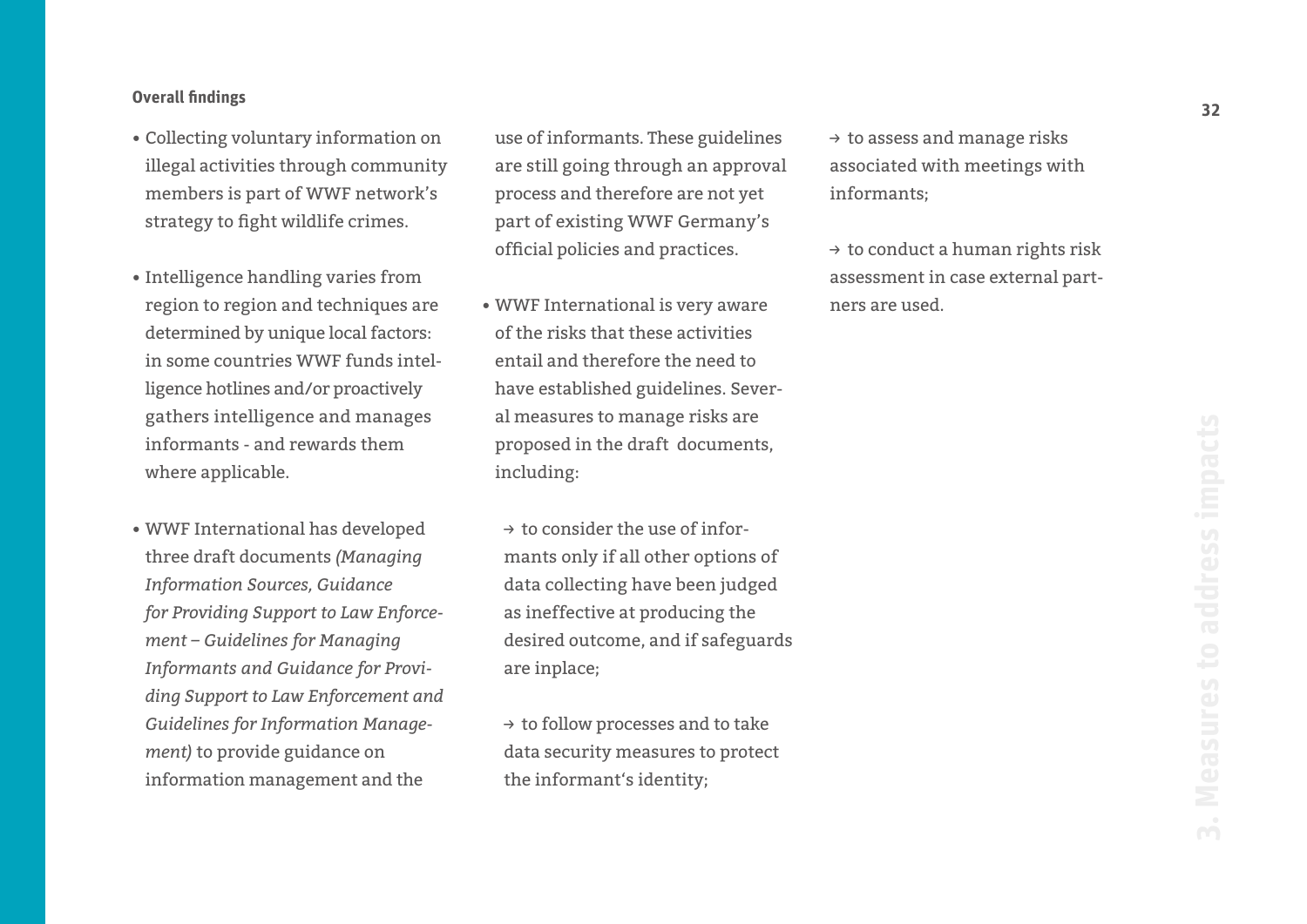### <span id="page-32-0"></span>**4. Reporting 33**

#### **Considerations for the analysis**

According to the UNGPs, in this section we assessed whether WWF Germany provides adequate reporting about its potential and actual impacts on human rights; whether WWF Germany's work is part of a risk sector and if so, whether it reports regularly to the public; whether an existing format of WWF Germany is used for communication in this regard; and whether there is any independent human rights-related reporting format.

For this section, *only* publicly available information was considered.

#### **Overall findings**

- WWF Germany reports on certain human rights topics, in particular on the positive progress with indigenous communities or on the dangerous working conditions of rangers.
- Current practices suggest that WWF Germany reports on their human rights challenges upon reaction from external stakeholders – yet not in a structured and formalised manner.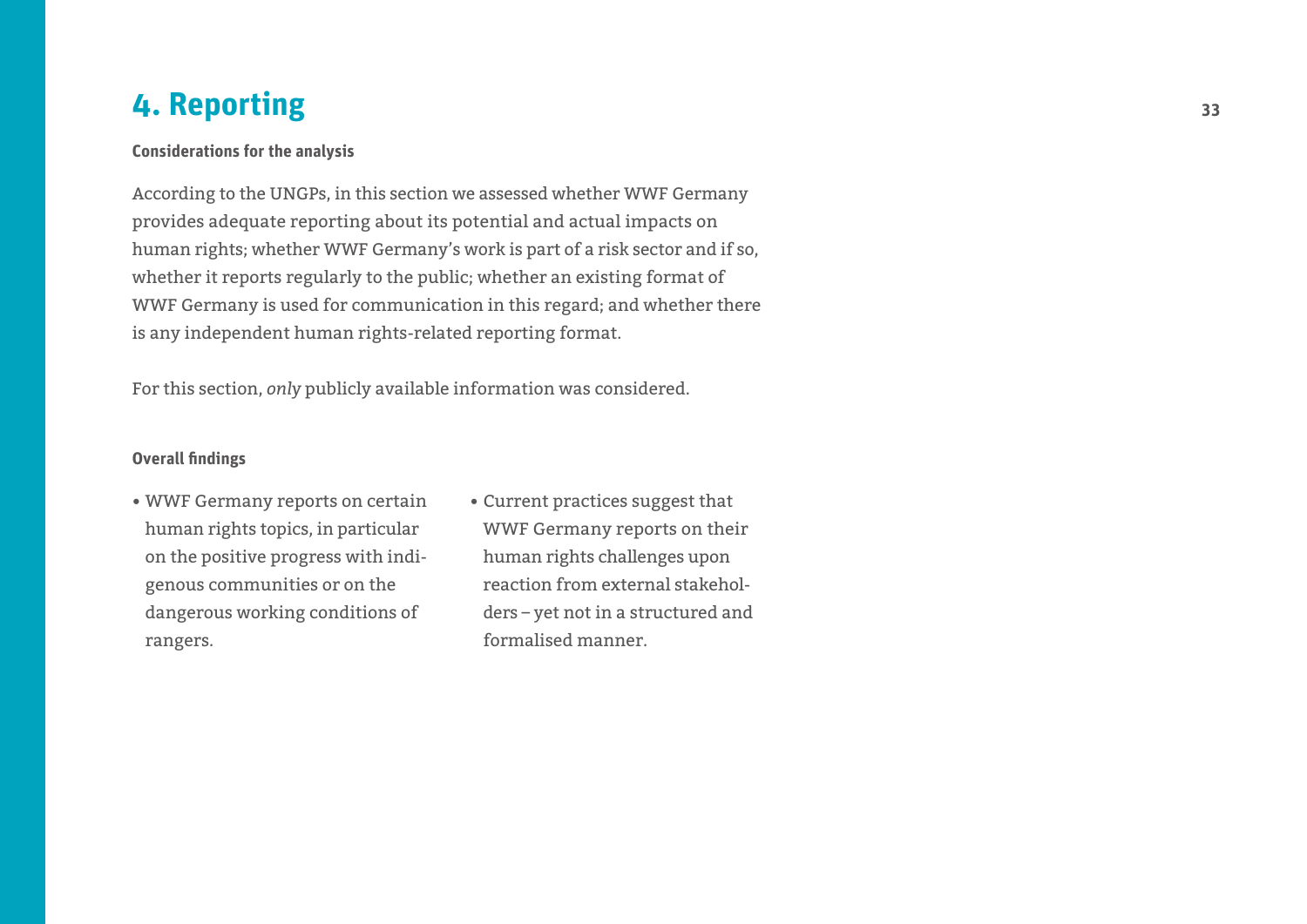#### **WWF Germany current practices**

WWF Germany cooperates with indigenous peoples in order to protect their rights and include them in conservation projects, which can be read on its website. WWF Germany gives information about the positive progress in its different projects and its positive results. In their annual report,**17** WWF Germany describes its work with indigenous peoples.

Our assessment suggests that WWF Germany reports on potential negative human rights impacts of their actions triggered by external stakeholders. In 2017 (and already prior to that), there were allegations from Survival International against rangers who violated indigenous peoples' (Baka) rights in and around protected areas in South-East Cameroon. WWF Germany supported projects in that area and on their website details the story and final report of the OECDmediation process.**18**

WWF Germany operates in many countries, some of them being conflictaffected regions such as the Central African Republic (CAR), Democratic Republic of the Congo (DRC), Republic of the Congo (RoC), and Cameroon. WWF Germany communicates about the challenges the organisations faces while working in high-risk countries.**19** These include working with non-democratic governments or the dangerous working conditions of rangers, however there is no structured reporting to the public.

Currently, there is no formal separate format WWF Germany uses to report regularly on human rights issues.

**↘17 Jahresbericht WWF Deutschland 2017/2018: [wwf.de/fileadmin/fm](https://www.wwf.de/fileadmin/fm-wwf/Publikationen-PDF/WWF-Jahresbericht-2017-18.pdf)[wwf/Publikationen-PDF/WWF-Jahresbericht-2017-18.pdf](https://www.wwf.de/fileadmin/fm-wwf/Publikationen-PDF/WWF-Jahresbericht-2017-18.pdf)**

**↘18 WWF zum OECD-Mediationsprozess (2017): [wwf.de/themen-projekte/](https://www.wwf.de/themen-projekte/menschen-und-naturschutz/oecd-mediationsprozess/) [menschen-und-naturschutz/oecd-mediationsprozess/](https://www.wwf.de/themen-projekte/menschen-und-naturschutz/oecd-mediationsprozess/)**

**↘19 Über die Vereinbarkeit von Menschenrechten und Naturschutz: [wwf.de/themen-projekte/menschen-und-naturschutz/](https://www.wwf.de/themen-projekte/menschen-und-naturschutz/)**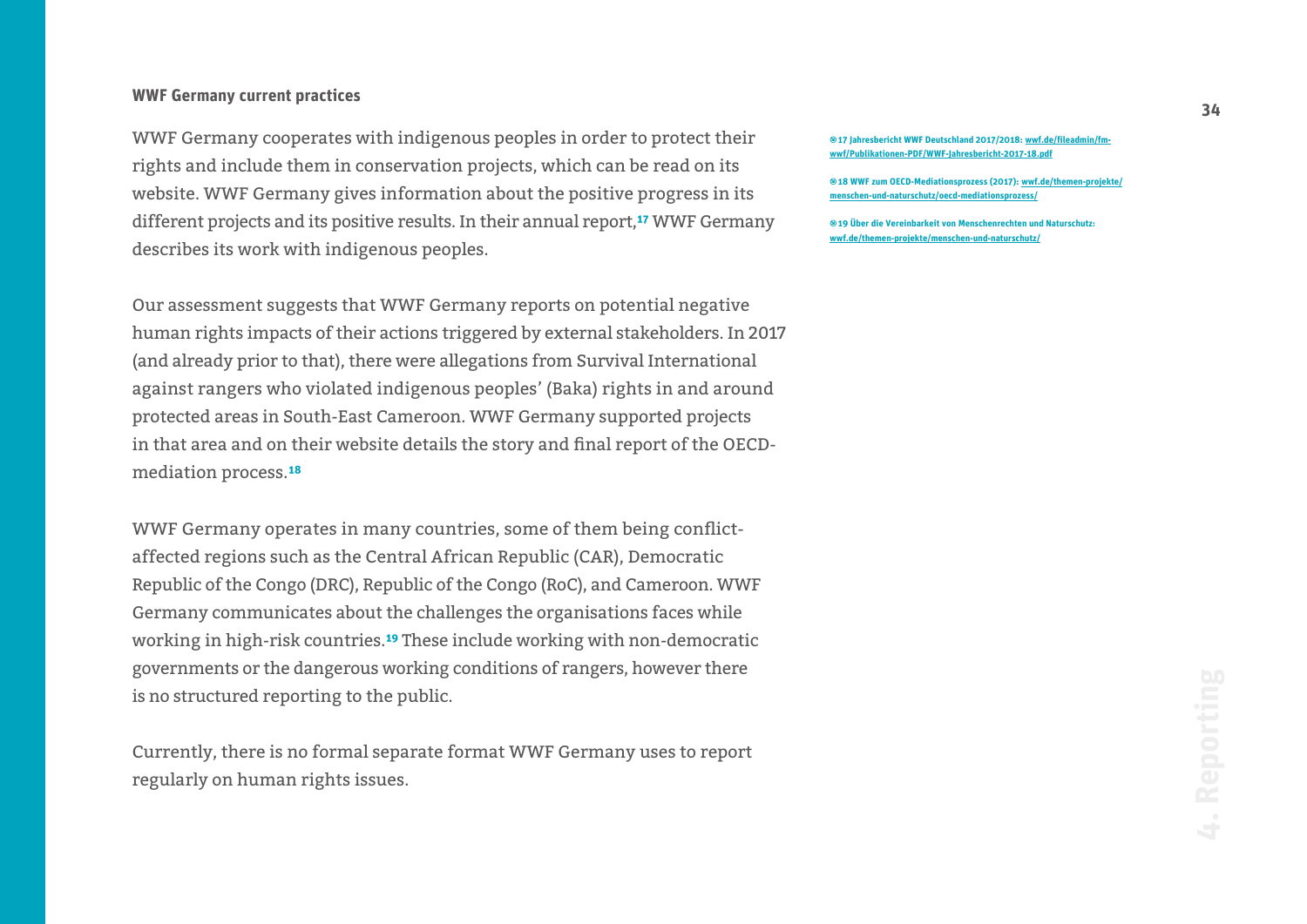### <span id="page-34-0"></span>**5. Grievance mechanisms <sup>35</sup>**

#### **Considerations for the analysis**

For this section, we looked at whether WWF Germany contributes to the implementation of effective grievance mechanisms at the project level. Considerations include, e.g. whether the mechanism is designed to be accessible to potentially affected people; whether anonymous complaints can be raised; whether the procedure is transparent; and whether the complaint process is regularly reviewed.

#### **Overall findings**

- The implementation of guidelines for setting up project complaint resolution process started in 2016 and is still under development.
- WWF national offices are required to implement the *WWF Network Project Complaints Resolution Process.*
- The design of the not yet functional mechanism in Salonga in DRC and the establishment of the human

rights center in Dzanga Sangha in CAR show elements of good practice, in line with the UNGPs.

• A big challenge is the allocation of responsibility when law enforcement by the government cannot be guaranteed. Currently, there is no protocol of action on how to proceed with complaints that requires law enforcement measures.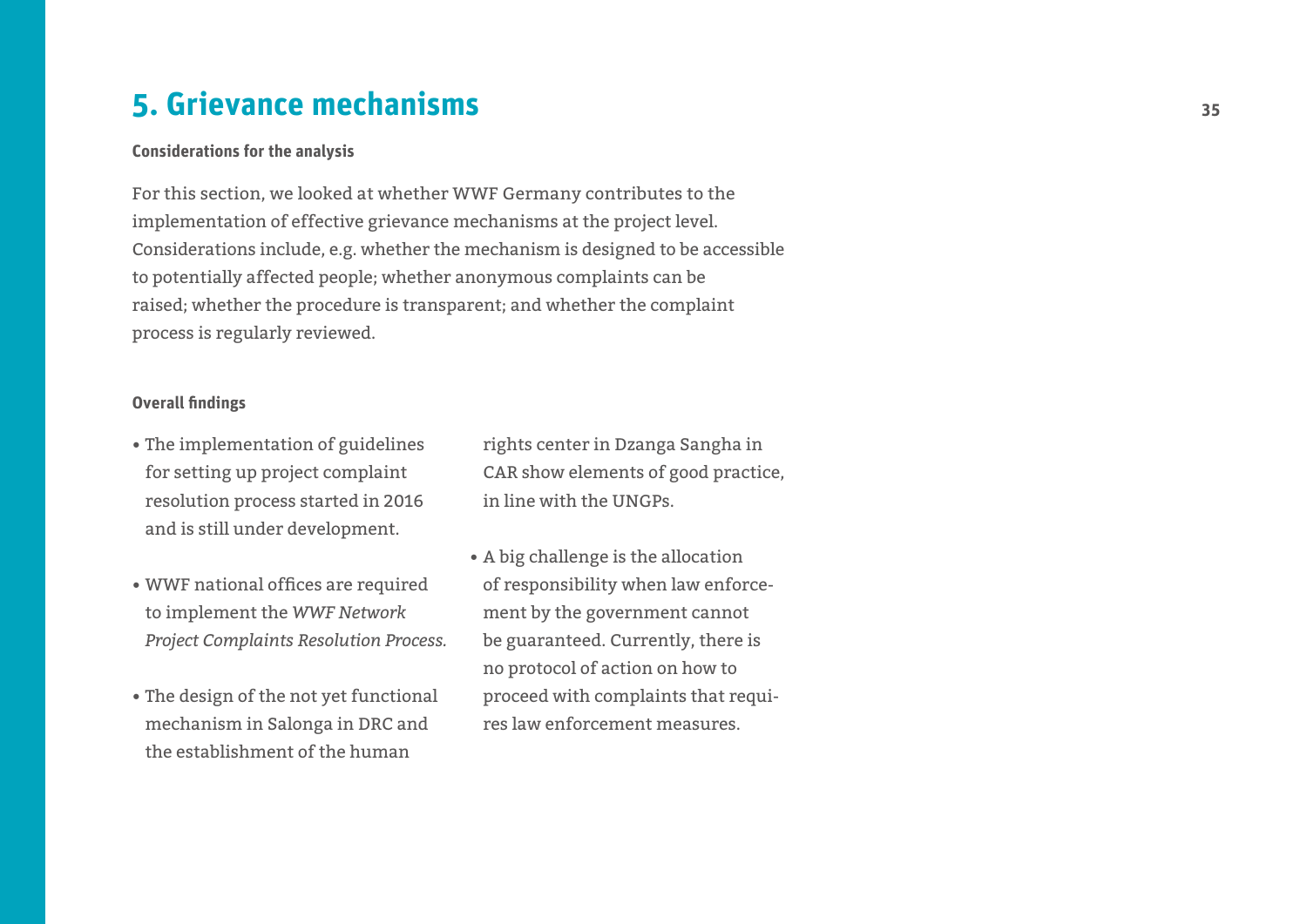#### **WWF Germany current practices**

WWF International set up a *WWF Network Project Complaints Resolution Process* in 2016 on how to receive and respond to complaints in a timely and effective manner. Further, WWF International and the Social Development for Conservation (SD4C) team explain in a guidance document how a country or project office can set up and implement the Project Complaints Resolution Process. WWF Germany is involved in the set-up and improvement of project complaint mechanisms in Cameroon, Democratic Republic of Congo (DRC) and Central African Republic (CA). The WWF International Project Complaints Officer is responsible for streamlining the social standards and grievance mechanisms across various regions. The WWF Complaints Resolution Process is overseen by the office of the Director General of WWF International.

Complaints raised by individuals or affected parties can be directed to WWF International and/or to the WWF country-specific grievance mechanism in place.

For this first assessment the following elements have been identified through document review of the different grievance mechanisms on the ground:

• The *Cameroon Complaints Resolution Process* sets a good example on how to set up access to the mechanism as easy and broad as possible by providing a phone hotline, multiple access points and the possibility to contact an entrusted person in case of illiteracy. The local NGO CEFAID, representing Baka people, manages the handling of the complaints and forwards them to WWF International. In Central African Republic, complaints are received by the Human Rights Centre, which was created specifically for that purpose.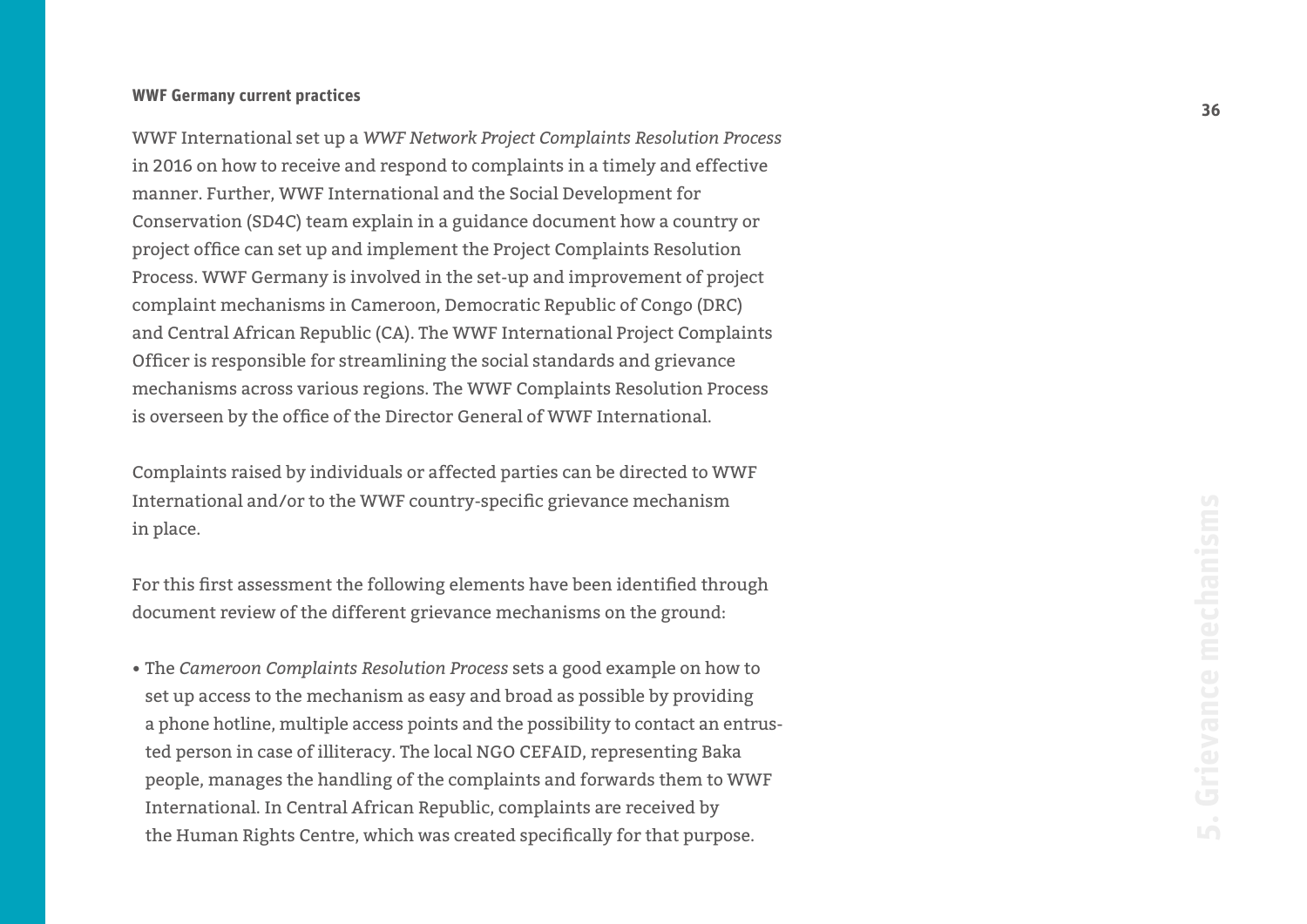- In general, anonymity for groups cannot be ensured. However, confidentia- **37** lity is ensured as far as possible. The Cameroon Complaints Resolution Process especifically mentions that anonymity can be ensured for complaints filed by individuals. Affected parties (groups, communities) can also choose a representative to act on their behalf.
- In the case of Cameroon, the types of eligible complaints are not defined. In contrast with the not yet functional mechanism in Salonga, where the types of eligible complaints are clearly defined. Furthermore, there is distinction between two degrees of severity of complaints. Complaints with a low or medium degree are resolved through a mediation or negotiation process in order to find a joint and peaceful resolution between the concerned parties. Complaints concerning severe illegal activities such as abuses, use of violence, or similar, have a high degree of severity and require a judicial procedure. In those cases, complaints are planned to be handed over to the relevant state authorities.
- The complaints mechanism designed for Salonga envisages a confirmation of receipt of the complaint with a clear overview of the follow up process to the complainant.
- Since the implementation of project grievance processes is still in its starting phase, there has not been a regular review so far. One evaluation is currently being conducted in cooperation with the Human Rights Centre in CAR.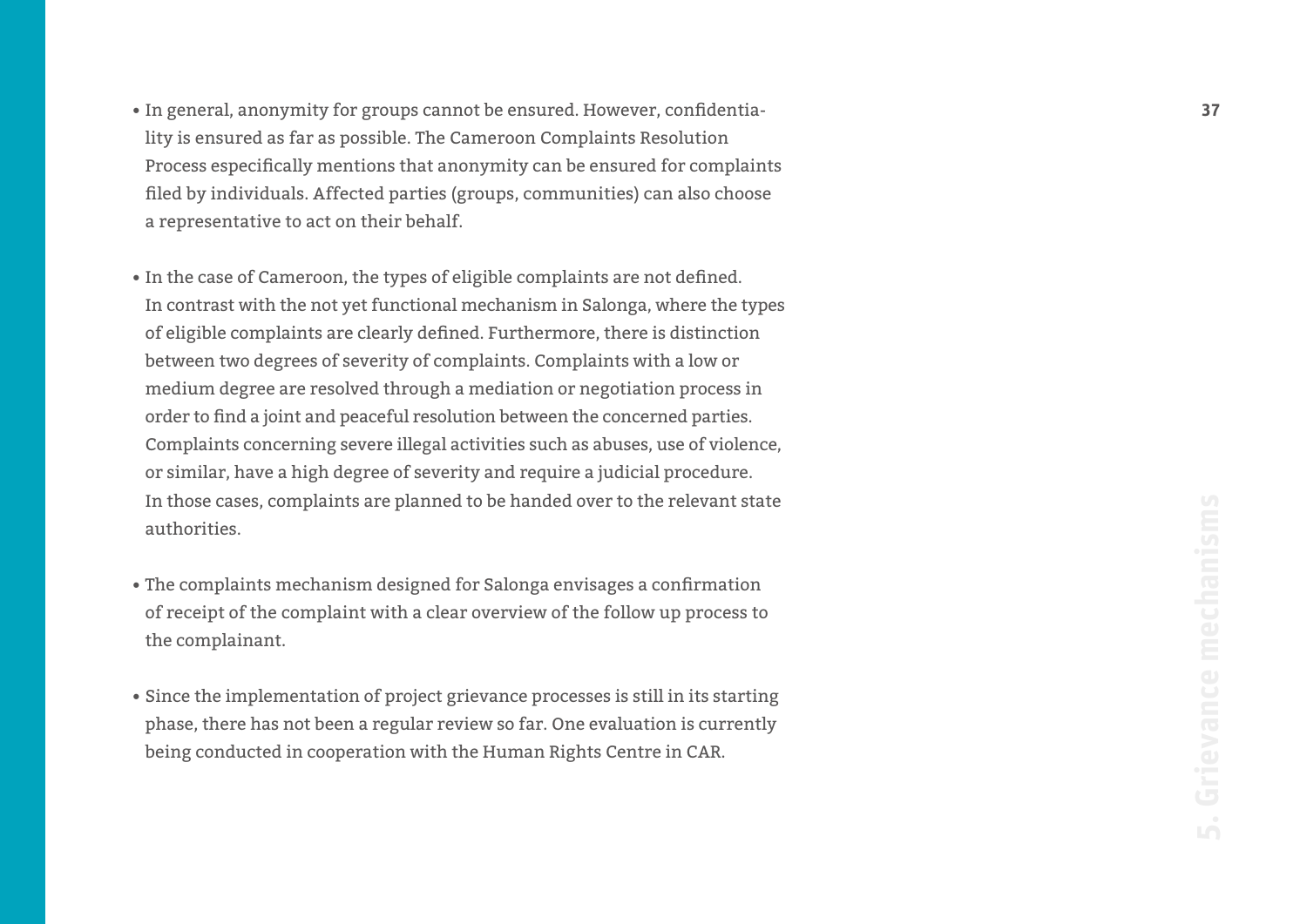## <span id="page-37-0"></span>**Recommendations**

Conducting an assessment of current processes and practices with a human rights lens is an important step towards establishing a robust human rights due diligence in line with international human rights standards. WWF Germany shows its commitment to working further on strengthening human rights in the organisation. The following recommendations will help WWF Germany integrate further the respect for human rights into the organisation and its conservation activities. There should be room for open discussion on human rights in the context of conservation projects. For a sustainable approach in conservation, WWF projects should be aligned to human rights and the interest of the people living in and around the parks.

**We recommend WWF Germany make very clear, both internally and publicly, that the respect for human rights always comes first.**

**We recommend WWF Germany take a leading role in the WWF network on human rights.**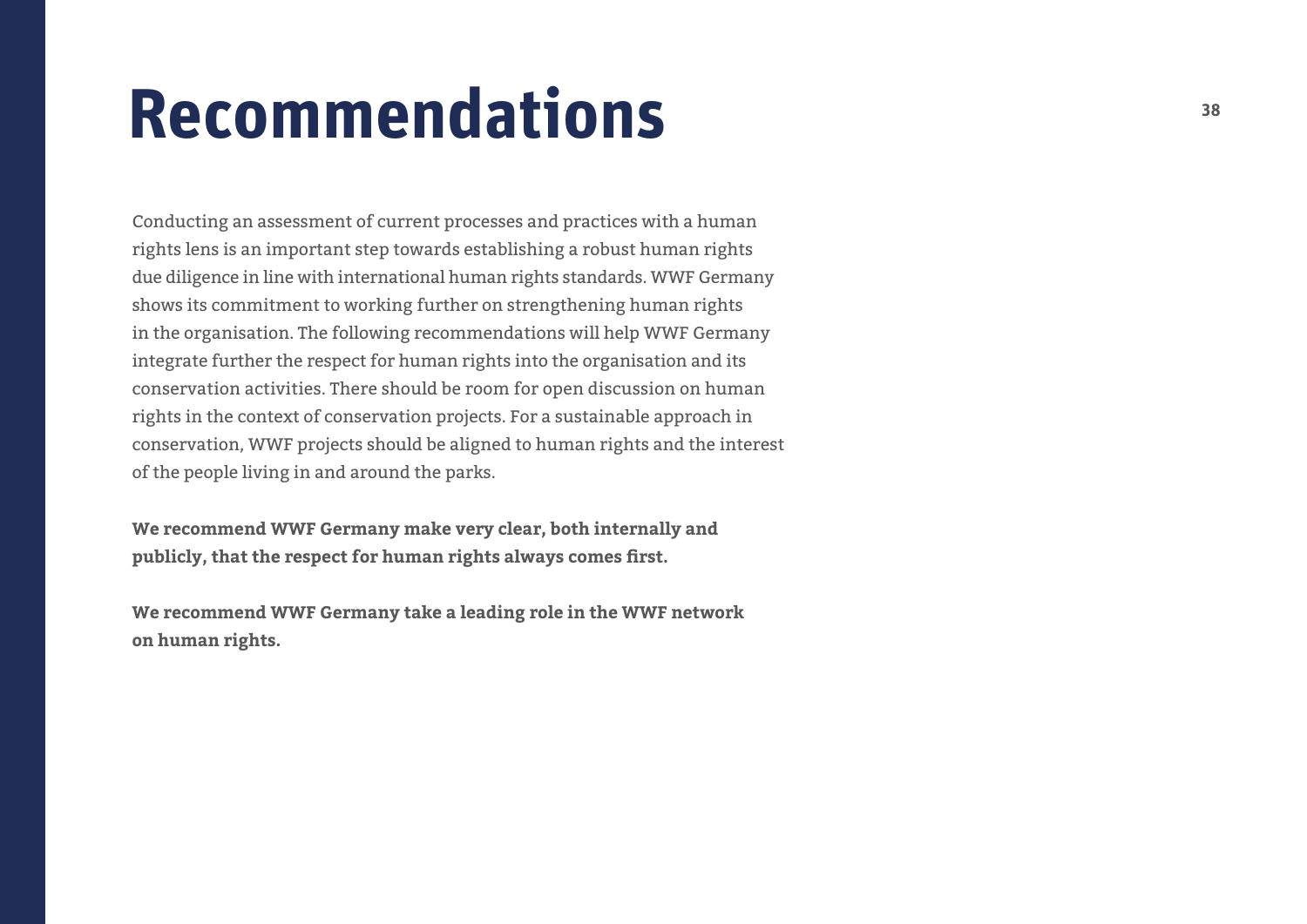#### **Embed the respect for human rights into the WWF Germany's 39 organisational culture**

An important factor for the respect of human rights across the organisation is raising awareness. Employees have to develop a common understanding on human rights and how they are impacted by WWF's work.

We recommend active communication on existing social policies and make them accessible through existing (internal) communication channels.

Another important step for the actual integration of human rights is the development of trainings. WWF International is currently designing trainings on social policies to embed them into the project cycle. This represents a good opportunity, so we recommend WWF Germany follow the development of such trainings and make sure that staff members follow the trainings – especially those actively involved in the development and implementation of conservation projects.

It is important that top management continues to be involved in the topic, underlining the importance for the organisation. Regular meetings at executive level should be considered.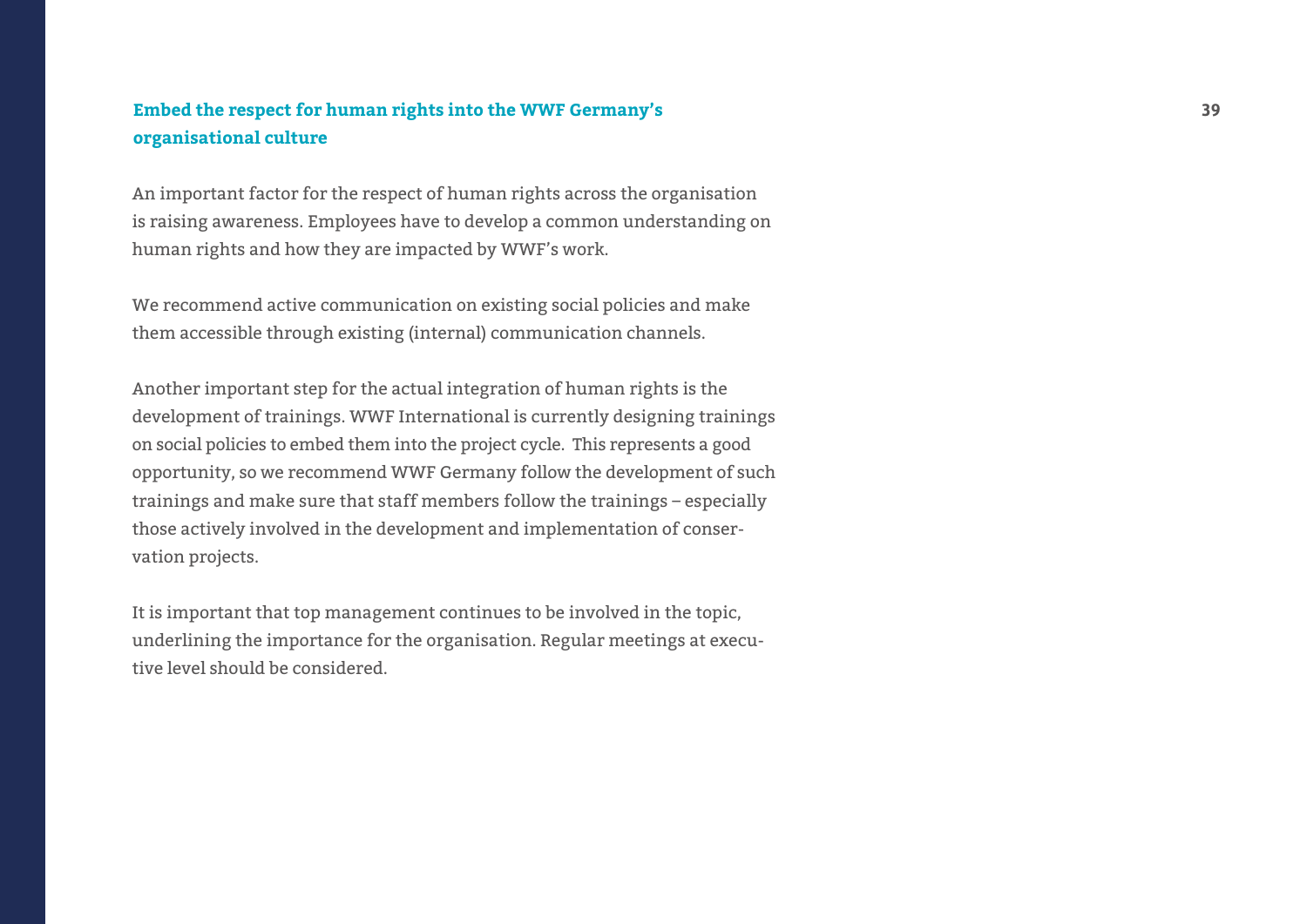#### **Establish an effective governance for human rights 40**

WWF Germany should consider establishing a new department or identifying an existing one to oversee the further implementation for human rights due diligence. Alternatively, or additionally, we recommend the creation of a cross-functional human rights committee. This committee would meet on a regular basis to move the discussion on human rights forward on latest developments, status quo of implementation, lessons learned, current challenges, etc.

In addition, we recommend enhanced synergies between WWF International and WWF Germany in the context of the review and revision of social policies and safeguards. There are currently two parallel revision processes regarding social policies and safeguards – one at WWF International level and the other at the WWF Germany level. It is vital that active exchange takes place in order to avoid double work, double standards and to harmonise and streamline social safeguards' practices. Meetings with representatives of the WWF International safeguards revision team took place in April.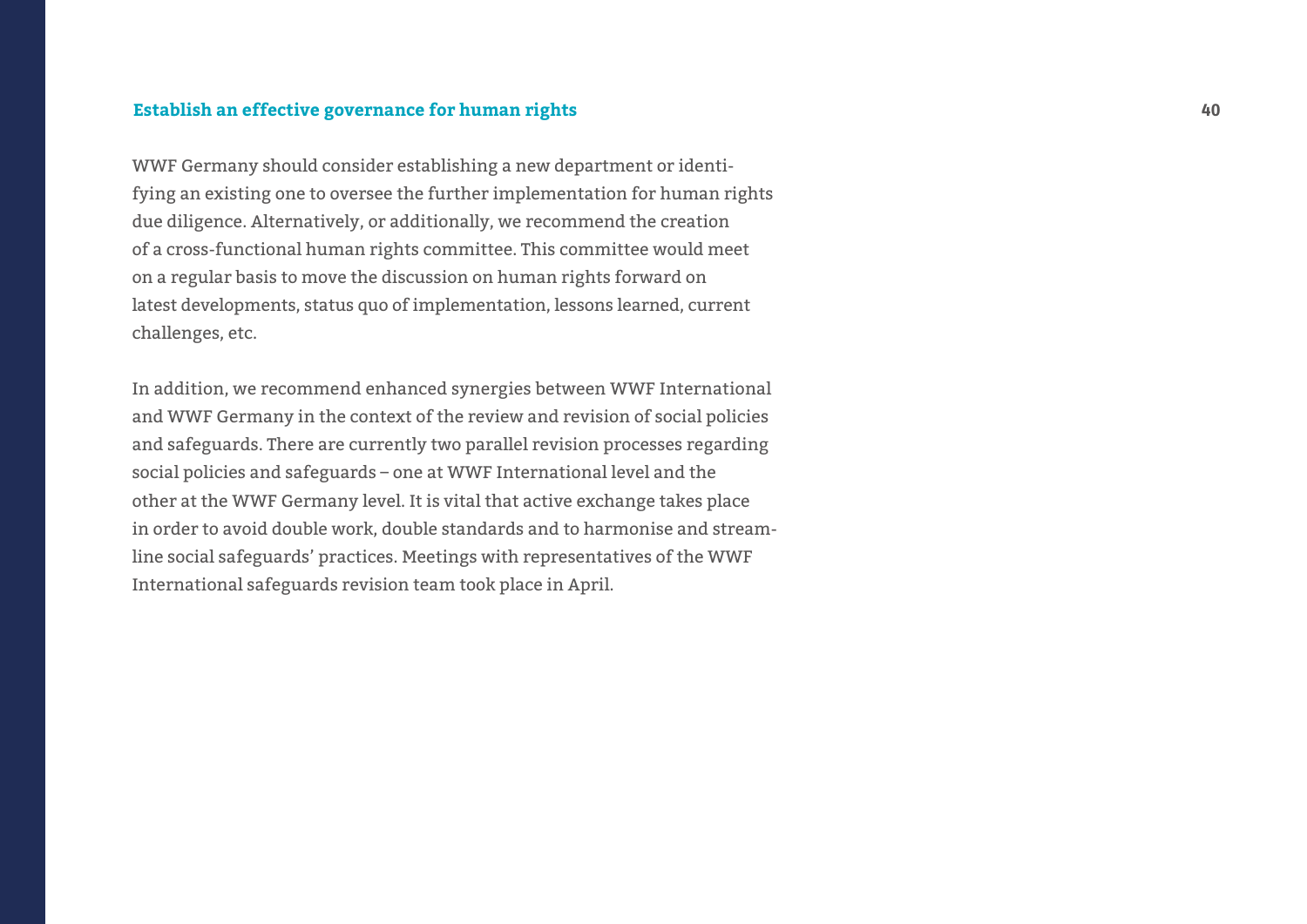### **<sup>41</sup> Build up a robust human rights approach within the project cycle and beyond**

#### **Integrate human rights into the design, planning and monitoring of conservation projects**

Social safeguards should be seen as an integral part of the project and not as an add-on element. The current safeguards review at WWF International level should be borne in mind.

We recommend WWF Germany integrate further human rights into the project cycle, especially in the following areas:

- In the initial phase, in particular in the so-called *'Entscheidungsvorlage'*, possible human rights impacts should be reflected upon.
- Human rights considerations should be integrated in any project proposal – not only in those required by public donors, i.e. work on developing a standardised practice.
- Budget proposal should include the expected costs for addressing

the already identified human rights risks (e.g. expected costs for conducting FPIC; setting-up of a grievance mechanism).

- WWF Germany should clearly state to donors the resources needed to carry out measures to prevent human rights infringements.
- The section of 'environmental and social safeguards' in the risk assessment (RuQ tool) should be further developed. The rightholder's perspective should be strengthened (e.g. stake-holder mapping) and a country-specific perspective should be adopted.
	- $\rightarrow$  The main human rights risk areas identified through our assessment, in particular government relations; community impact and security arrangements should be

included and indicators developed drawn upon existing international standards, e.g. Voluntary Principles on Security and Human Rights.

- $\rightarrow$  In high and medium risk projects, consider integrating indicators for further assessment, e.g. self-assessment tool for conflict-affected settings from International Alert organisation.
- Internal reporting should be done in a standardised manner and should be neutral, accountable and transparent. All internal staff members involved along the project cycle should be considered for the internal line of reporting. This will help WWF Germany identify adverse human rights impacts at an early stage and adopt appropriate actions.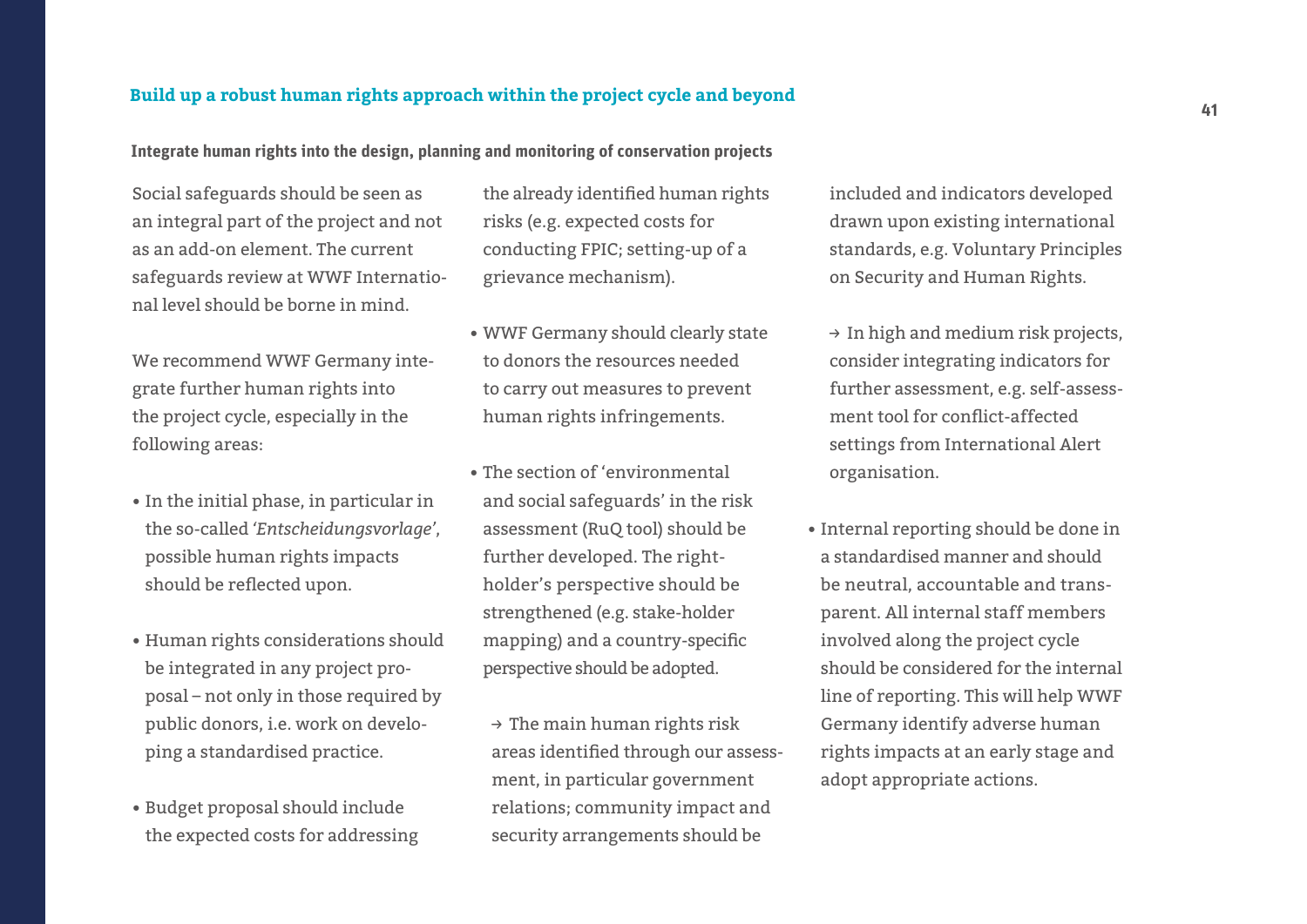#### **Develop a consistent approach to ensure that the main human rights risk areas are addressed in conservation projects**

WWF Germany has adopted several measures in the context of the project in protected areas, e.g. trainings on human rights for rangers, code of conducts for rangers, investigations on human rights abuses. We recommend WWF Germany find a more structured approach when adopting measures on the main human risk areas, i.e. working towards standardised practices. For instance:

- make sure that field research and investigations commissioned have proper follow-up and mitigation measures are adopted and communicated;
- encourage country offices to actively communicate human rights expectations when entering into agreements with governments;
- for rangers: require background checks in hiring processes; human rights trainings; code of conduct, standards for provision of equipment and bonus payments, etc.;
- use of FPIC in every project where indigenous communities are involved;
- adopt a clear public positioning on the use of informants.

#### **Conduct human rights impact assessment in selected countries and projects**

An important element of human rights due diligence is to conduct human rights impact assessment on a regular basis. They should start focusing on the high human rights risk areas (in particular, security management and local communities) and countries. One of the key aspects is the engagement with right-holders. The learnings from the human rights impact assessments should be integrated into the organisation's operations.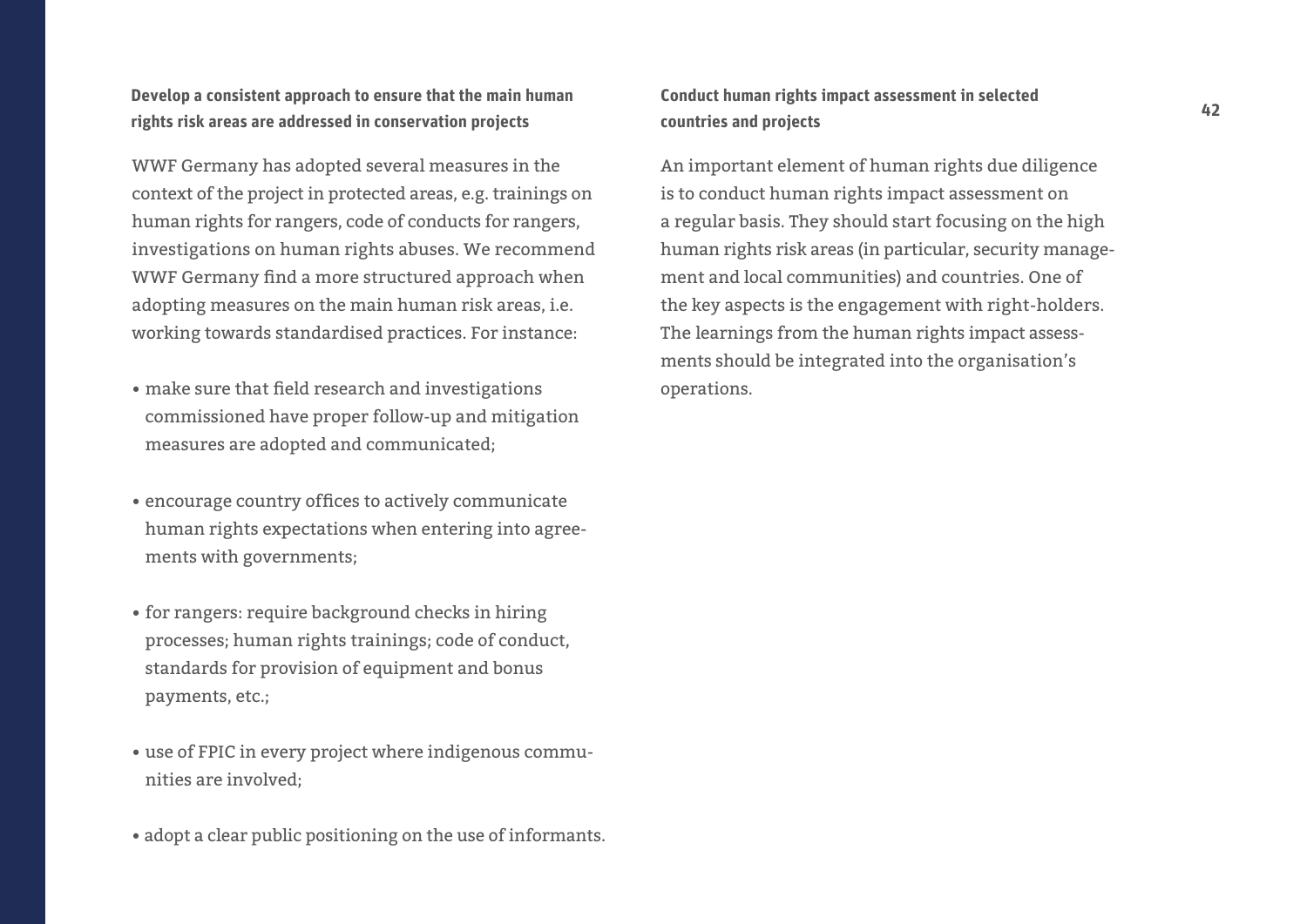#### **Continue working on the implementation of effective and accessible grievance mechanisms on the ground**

WWF Germany is involved in the set-up of grievance mechanisms at the project level. We recommend the continued implementation of the existing Project Complaints Resolution Process by WWF International.

Functional grievance mechanisms are key for responding to actual adverse human rights impacts in the context of WWF Germany's projects and providing remediation. In order to reach communities on the ground, WWF Germany should continue collaborating with local NGOs.

#### **Adopt a more proactive and transparent approach on human rights reporting**

WWF Germany's approach towards transparency needs to be adapted to changing expectations of civil society, politicians, donors and other stakeholders.

We recommend reporting on human rights on a regular and structured basis in a stand-alone report. This will help WWF Germany build trust among stakeholders (e.g. donors, general public) and will enhance monitoring practices. The report should reflect the progress but also the challenges WWF Germany faces in the context of human rights due diligence.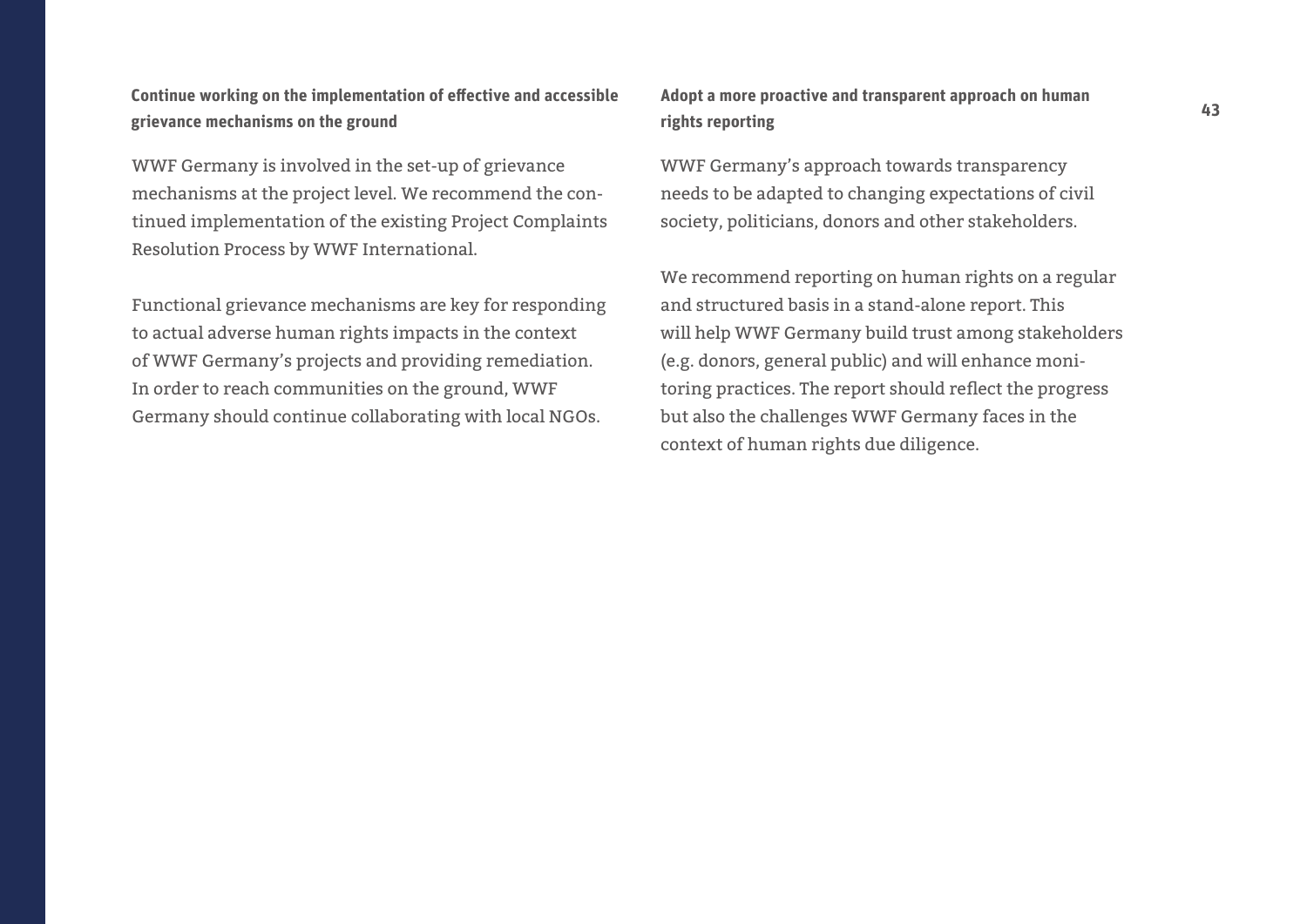## <span id="page-43-0"></span>**<sup>44</sup> Conclusion – A collaborative and learning journey**

WWF Germany is part of a unique global network. Projects in protected areas are an important part of its mission to conserve the world's biological diversity. This includes working in some of the most remote areas of the planet and conflict-affected settings.

By undertaking a first assessment of its current human rights due diligence practices, WWF Germany has shown great willingness to embrace its responsibility to respect human rights. Nevertheless, this will be a demanding learning process for the upcoming years. Successfully managing conservation projects in unstable settings will require intense internal debate and a deeper engagement on human rights with external stakeholders.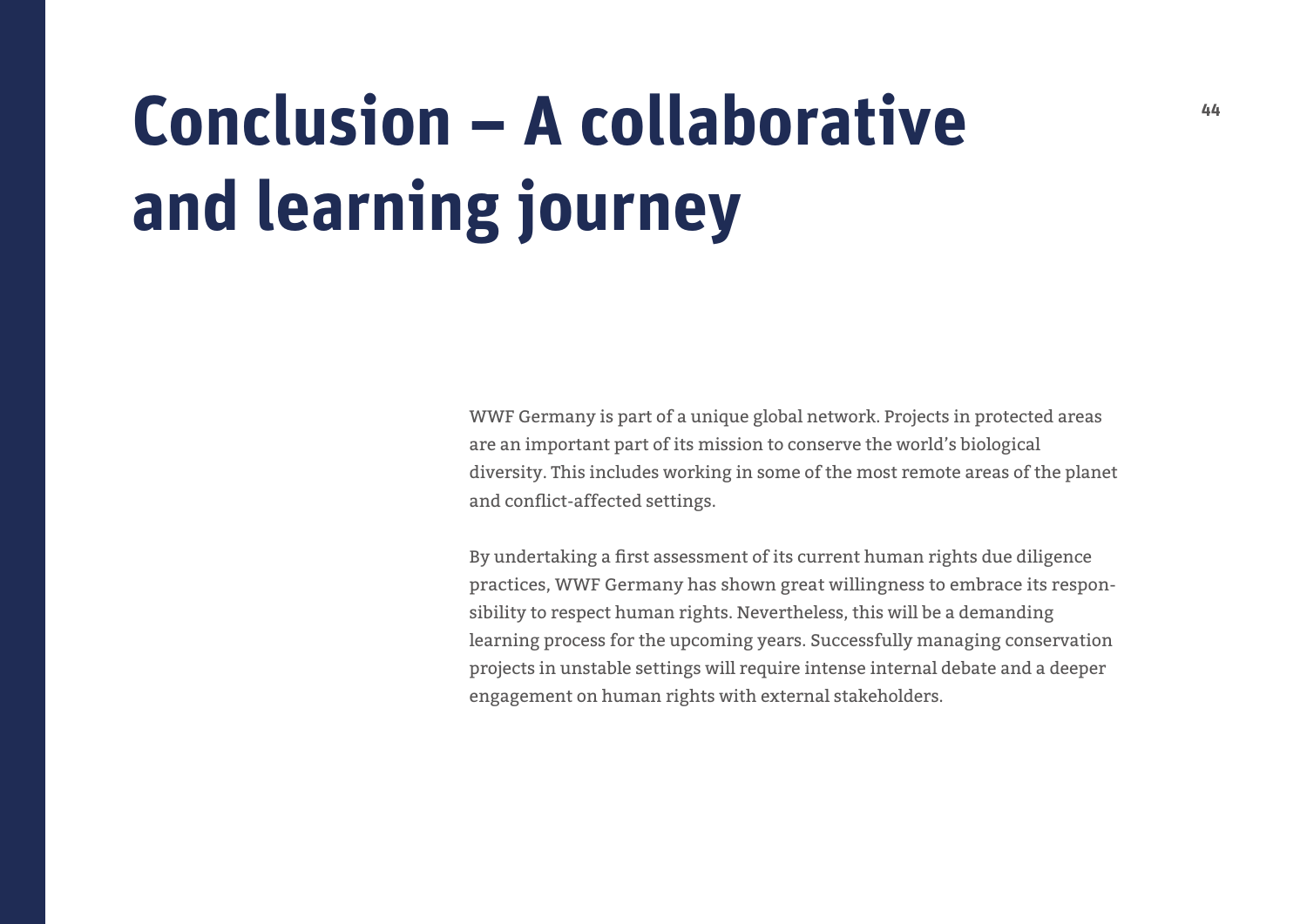## **Towards a structured approach on human rights**

An overview of the next steps, drawn from the recommendations in this report.

#### **First assessment Implementing recommendations, supported by Löning – Human Rights & Responsible Business**

Regular meetings at executive level Raise employee's awareness e.g. through communication of (reviewed) policies, conducting workshops, trainings Good practice sharing and lessons learned within WWF Network Merge the safeguards review/implementation with WWF International/network; consider external requirements Integrate human rights into the design, planning and monitoring of projects Staff day – human rights focus **• Report incl. recommendations** Human rights due diligence WWF Germany, focus: wildlife conservation projects/ specific protected areas **• Kick-Off Workshop:** Onboarding, overview operating activites, risk mapping **• Prioritisation** for defining next steps **•** Possible consideration of further areas of WWF's work **Human rights in WWF Germany's organisational culture Effective governance Build up a robust human rights approach within the project cycle and beyond** Establish/ identify department to oversee due diligence process Establish a cross-functional human rights committee Develop a consistent approach to ensure that the main human rights risk areas are addressed in conservation projects in national parks Conduct human rights impact assessment in selected countries/ projects Further (in-depth) assessment of current overall HRDD processes of WWF Germany Further (in-depth) assessment of current grievance mechanism processes implemented by WWF Germany and other WWF entities Good practice sharing between the projects/WWF Network on grievance mechanisms Establish internal reporting structures on human rights Start public reporting on human rights on a regular basis **2019 2020 ff >> 2019**

**Leaders in human rights due diligence**

**>>**